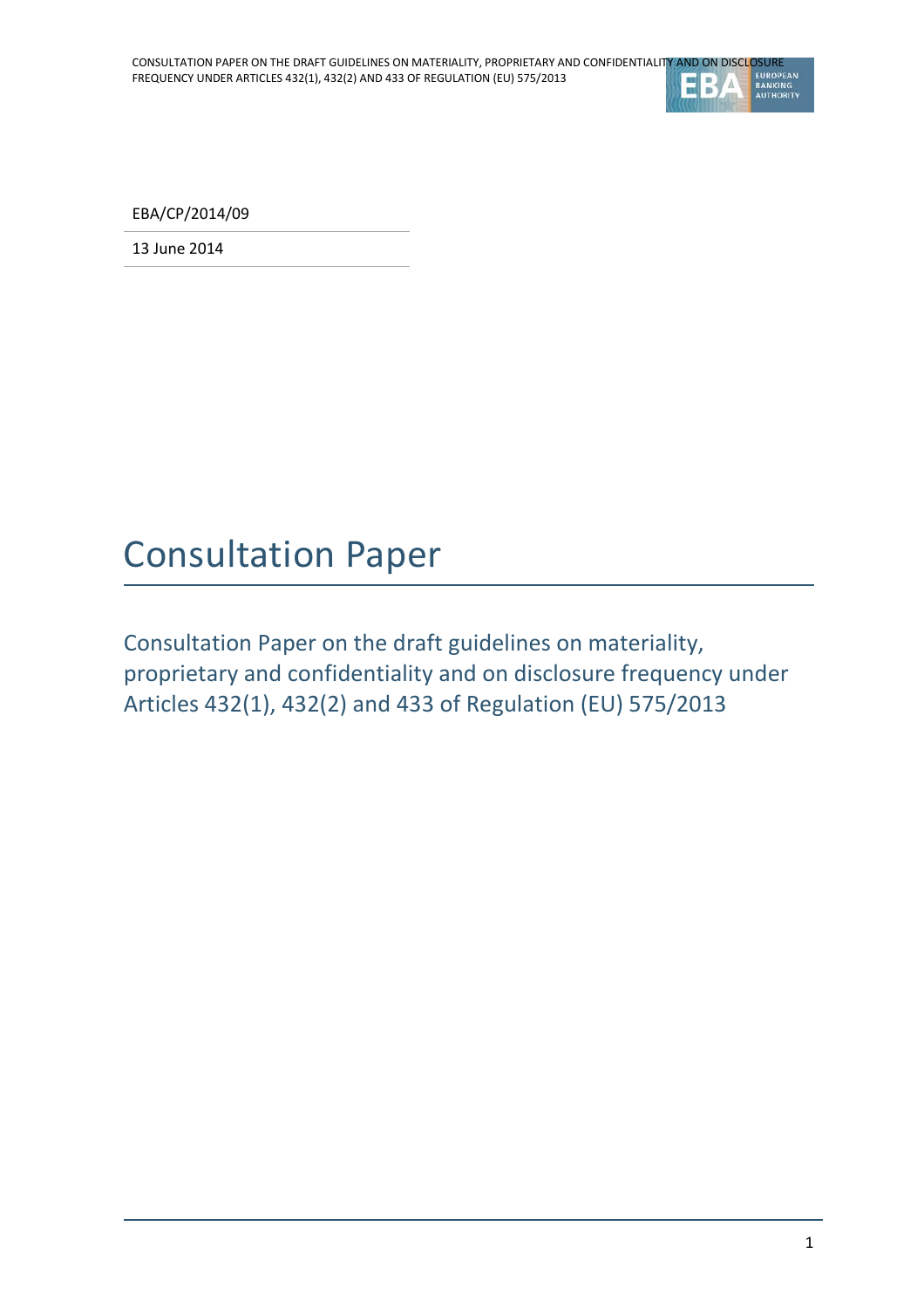

# **Contents**

|                                                                                                                        | 1. Responding to this Consultation                                                                                                                                                              | 3              |  |  |  |
|------------------------------------------------------------------------------------------------------------------------|-------------------------------------------------------------------------------------------------------------------------------------------------------------------------------------------------|----------------|--|--|--|
|                                                                                                                        | 2. Executive Summary                                                                                                                                                                            | 4              |  |  |  |
|                                                                                                                        | 3. Background and rationale                                                                                                                                                                     | $\overline{7}$ |  |  |  |
|                                                                                                                        | 4. Consultation Paper on the Draft Guidelines on materiality, proprietary and confidentiality<br>and on disclosures frequency under Articles 432(1), 432(2) and 433 of Regulation (EU) 575/2013 |                |  |  |  |
|                                                                                                                        | <b>Status of these Guidelines</b><br>15                                                                                                                                                         |                |  |  |  |
| <b>Reporting Requirements</b>                                                                                          |                                                                                                                                                                                                 |                |  |  |  |
| Title I - Subject matter, scope and definitions                                                                        |                                                                                                                                                                                                 |                |  |  |  |
| Title II- Processes and internal arrangements                                                                          |                                                                                                                                                                                                 |                |  |  |  |
| Title III - Considerations for assessing materiality of disclosures                                                    |                                                                                                                                                                                                 |                |  |  |  |
| Title IV – Considerations for assessing the proprietary or confidential nature of disclosure                           |                                                                                                                                                                                                 |                |  |  |  |
| Title V – Considerations regarding the need to assess disclosure of information more frequently<br>than annually<br>21 |                                                                                                                                                                                                 |                |  |  |  |
|                                                                                                                        | Title VI – Disclosures to be provided by institutions when applying the disclosure waivers                                                                                                      | 21             |  |  |  |
|                                                                                                                        | Title VII - Disclosures to be provided more frequently than annually                                                                                                                            | 23             |  |  |  |
|                                                                                                                        | Title VIII- Final Provisions and Implementation<br>25                                                                                                                                           |                |  |  |  |
|                                                                                                                        | 5. Accompanying documents                                                                                                                                                                       | 26             |  |  |  |
| 5.1                                                                                                                    | Draft Impact Assessment                                                                                                                                                                         | 26             |  |  |  |
| 5.2                                                                                                                    | Overview of questions for Consultation                                                                                                                                                          | 36             |  |  |  |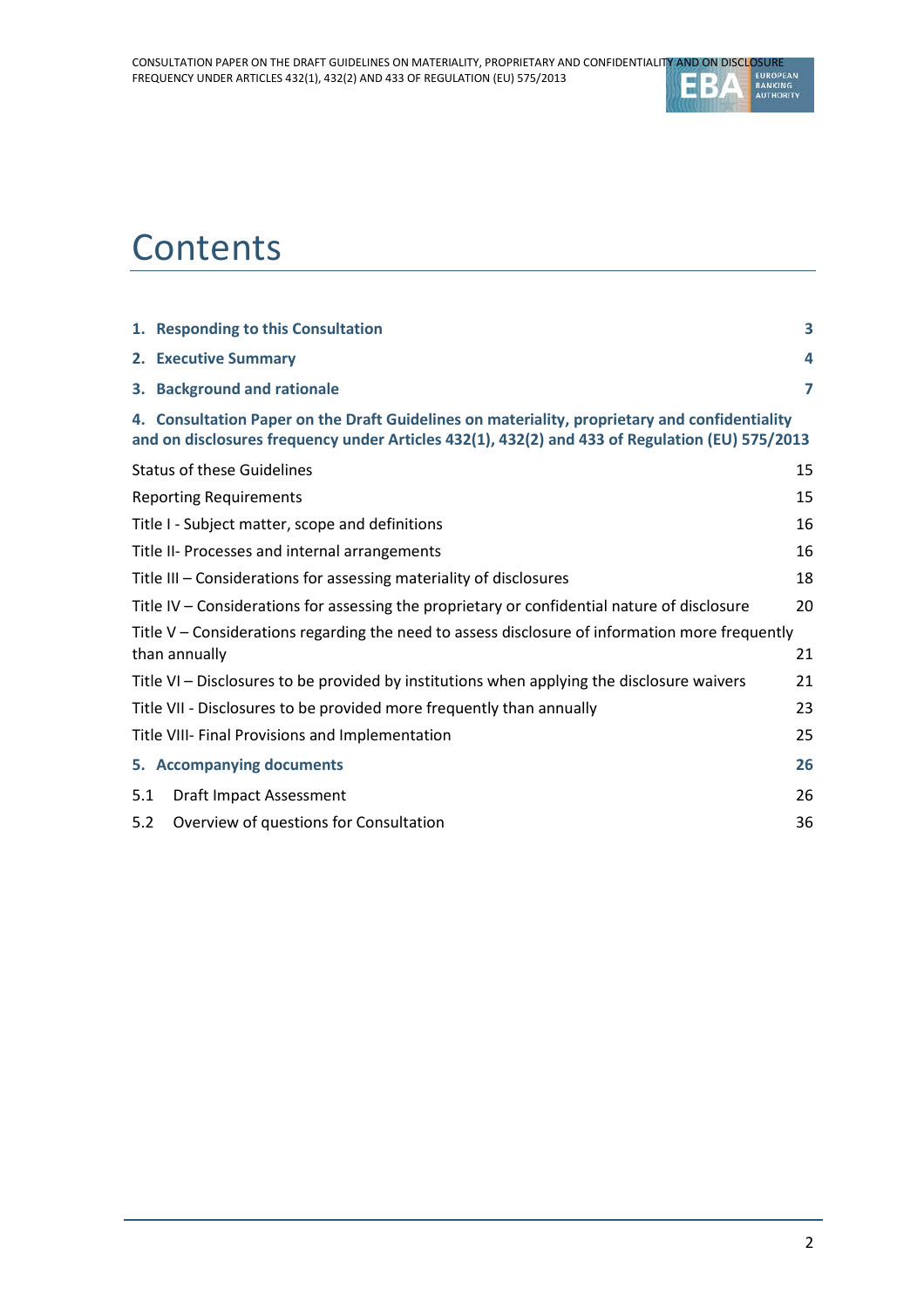

# 1. Responding to this Consultation

The EBA invites comments on all proposals put forward in this paper and in particular on the specific questions summarised in 5.2.

Comments are most helpful if they:

- **Falle 1** respond to the question stated;
- **Example 3** indicate the specific point to which a comment relates;
- **Example:** contain a clear rationale;
- provide evidence to support the views expressed/ rationale proposed; and
- describe any alternative regulatory choices the EBA should consider.

#### **Submission of responses**

To submit your comments, click on the 'send your comments' button on the consultation page by 13.09.2014. Please note that comments submitted after this deadline, or submitted via other means may not be processed.

#### **Publication of responses**

Please clearly indicate in the consultation form if you wish your comments to be disclosed or to be treated as confidential. A confidential response may be requested from us in accordance with the EBA's rules on public access to documents. We may consult you if we receive such a request. Any decision we make not to disclose the response is reviewable by the EBA's Board of Appeal and the European Ombudsman.

#### **Data protection**

The protection of individuals with regard to the processing of personal data by the EBA is based on Regulation (EC) N° 45/2001 of the European Parliament and of the Council of 18 December 2000 as implemented by the EBA in its implementing rules adopted by its Management Board. Further information on data protection can be found under the [Legal notice section](http://eba.europa.eu/legal-notice) of the EBA website.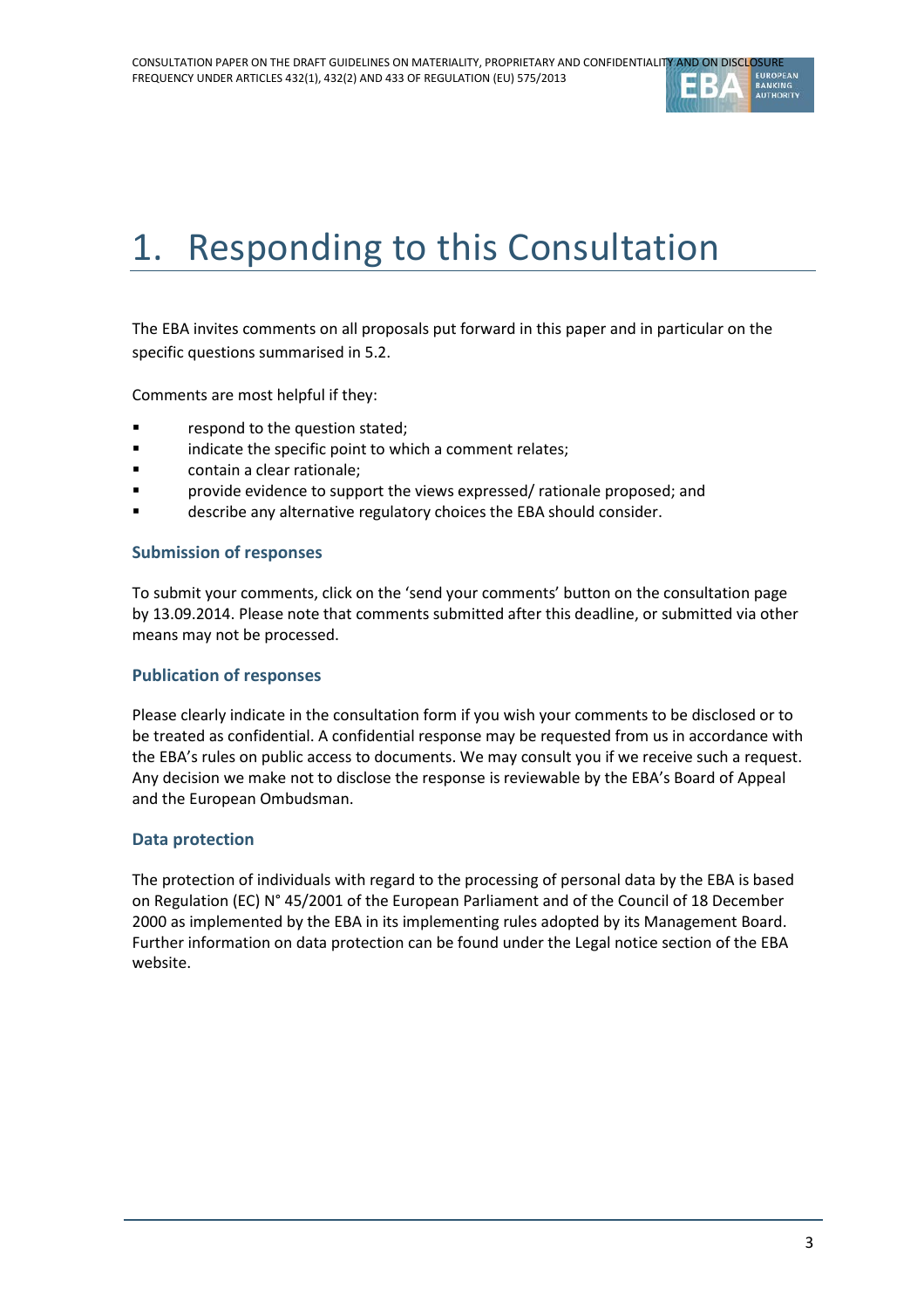

# 2. Executive Summary

Part Eight of Regulation (EU) 575/2013 requires the European Banking Authority (EBA) to issue the following guidelines by 31 December 2014:

- How institutions have to apply materiality in relation to the disclosure requirements of Title II of this Part (Article 432(1)),
- How institutions have to apply proprietary and confidentiality in relation to the disclosure requirements of Titles II and III of this Part (Article 432(2)),
- Institutions assessing more frequent disclosures of Titles II and III of this Part (Article 433).

These guidelines have to be issued in accordance with Article 16 of Regulation (EU) No 1093/2010, and the EBA has decided to issue them in a single, comprehensive document. This approach avoids duplication if some elements are deemed relevant for all the three Guidelines to be issued.

Part Eight of Regulation (EU) 575/2013 allows institutions to omit one or more of the required disclosures ('disclosure waivers') if information provided by such disclosures is not regarded as material or would be regarded as proprietary or confidential. Some of the required disclosures, such as those on own funds or remuneration cannot be omitted due to concerns related to their materiality, proprietary nature or confidentiality.

These disclosure waivers balance the need to ensure appropriate transparency on activities and risks undertaken by institutions, and the need to avoid disclosure overload for users and damages to the institution related to the publication of immaterial, confidential or proprietary information.

In addition, Part Eight only sets the minimum requirement of having information disclosed on an annual basis, leaving institutions free to assess the need to disclose some or all information more frequently.

As regards the option of more frequent disclosures, it is consistent with the onus on institutions to convey their risk profile comprehensively to market participants, which entails the provision of the appropriate disclosures with the appropriate frequency.

The assessments of regulatory disclosures that the EBA has performed since 2009 have shown that the materiality, proprietary and confidentiality concepts were implemented differently by different institutions. In addition, few disclosures were provided on the implementation of these concepts and on information that has therefore not been disclosed. While this divergence in implementation is to some extent connected to the variety of institutions, it can, when combined with a lack of transparency, turn out to be sub-optimal and create uncertainty for stakeholders regarding the comprehensiveness of provided information. Thus, concerns have been raised in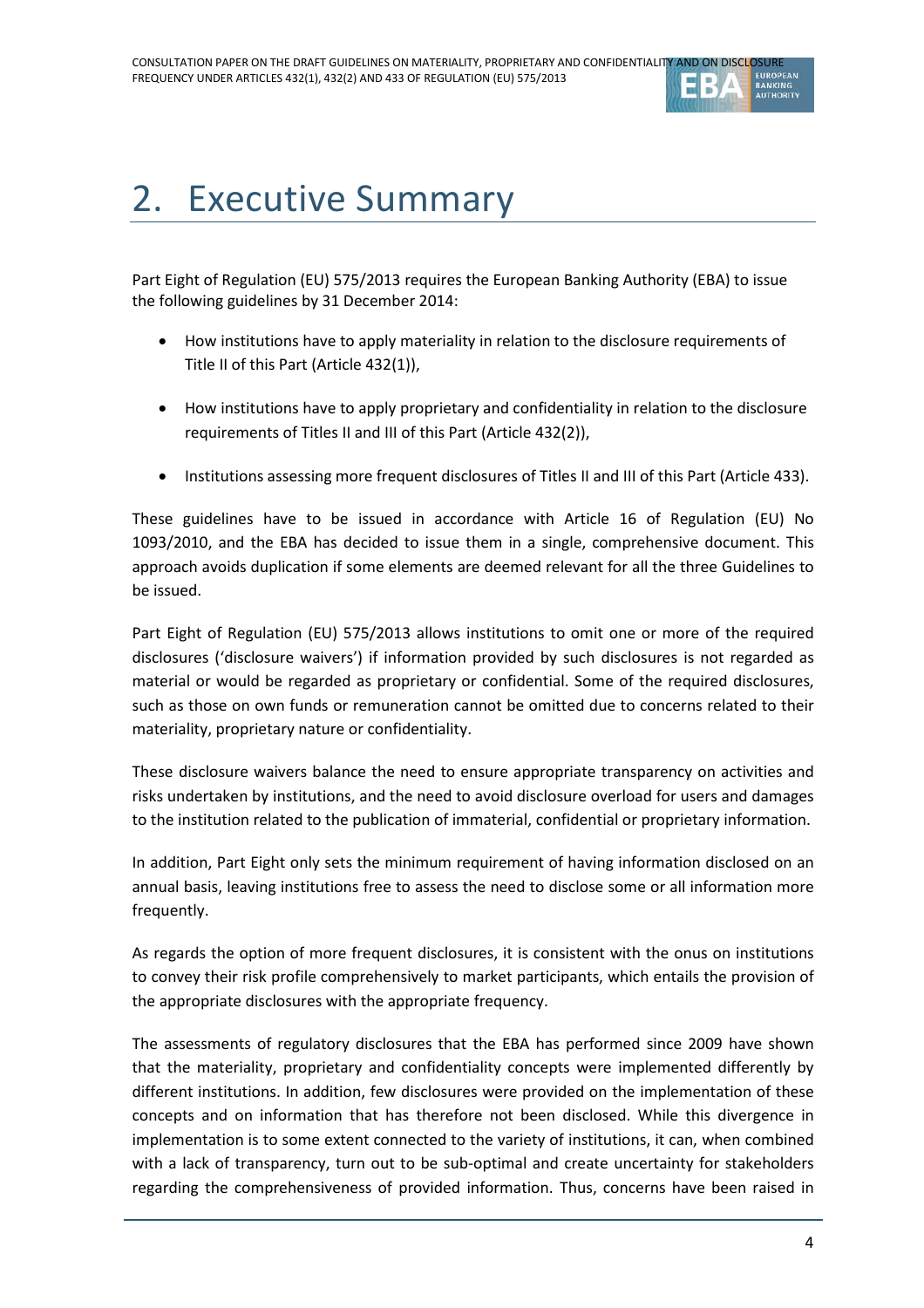

various forums<sup>[1](#page-4-0)</sup> about the use of the concept of materiality by institutions, pointing out that guidance and transparency on this concept were needed to ensure that it is properly implemented.

As regards more frequent disclosures of information, the EBA observed that most institutions disclose regulatory information on a quarterly basis (for instance capital, solvency and RWA), even without any specific requirements to do so. Due to this level of discretion, the information provided varies among institutions, with little transparency regarding the rationale for providing or not some specific items of information.

The guidelines therefore aim to contribute to the correct functioning of market discipline by addressing the weaknesses mentioned above, and by ensuring some degree of consistency in the assessments of materiality, of the proprietary or confidential nature of information and of the need to provide more frequent disclosures. They have been drafted considering existing national provisions in EU member states, literature on the issues outlined above (especially materiality), and institutions disclosures.

The guidelines provide common albeit flexible frameworks that cover:

- The process that institutions should follow in their assessments of the use of any disclosure waiver and of their need to disclose information in Part Eight of CRR more frequently than annually
- **The criteria that institutions should consider** in the assessments of the use of any disclosure waiver and of their need to disclose information in Part Eight of CRR more frequently than annually
- **The information that institutions should provide** when using the disclosure waivers or choosing to disclose more frequently

For instance, the guidelines specify that the decision not to disclose an item of information based on materiality, proprietary or confidentiality concerns should be made by senior management and that all institutions which shall comply with the obligations laid down in Part Eight CRR should assess the need to provide this information more frequently when meeting specific criteria.

Flexibility is necessary to accommodate for the variety of institutions to which the Guidelines will apply, but the transparency for the assessments performed and their outcome will act as a counterweight: for instance there is no common thresholds for materiality but users should be made aware of the types of information that have been assessed as immaterial and the indicators used in this assessment. Similarly, institutions will decide whether they need to disclose

 $\overline{a}$ 

<sup>1</sup> See for instance ESMA Consultation Paper *Consideration of Materiality in Financial Statements* (2011<

<span id="page-4-0"></span>[http://www.esma.europa.eu/system/files/2011\\_373\\_.pdf](http://www.esma.europa.eu/system/files/2011_373_.pdf) and IASB Discussion Forum on Financial Reporting Disclosures - Feedback Statement < http://www.ifrs.org/Alerts/PressRelease/Documents/2013/Feedback-Statement-Discussion-Forum-Financial-Reporting-Disclosure-May-2013.pdf>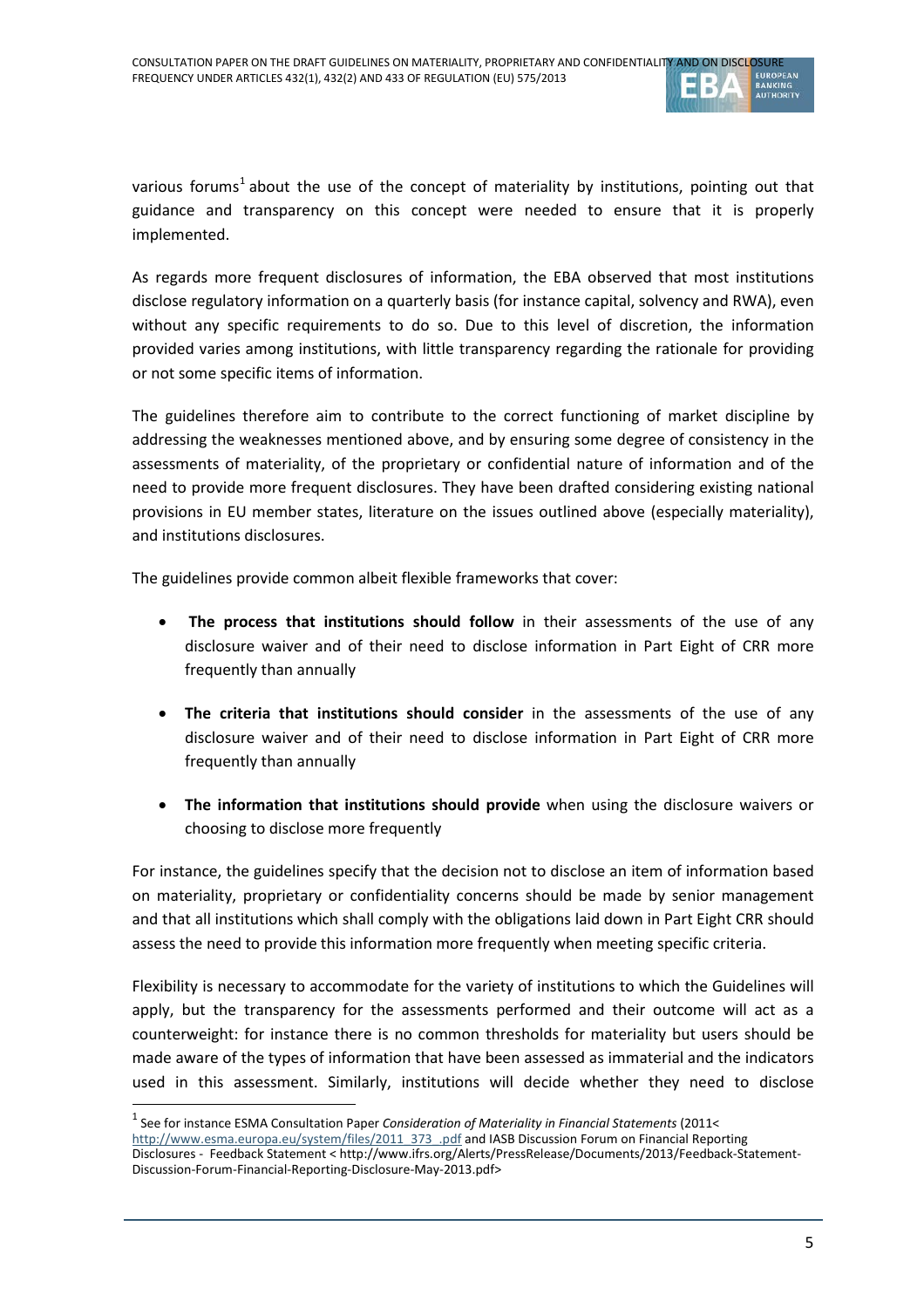

information more frequently, but the guidelines specify a list of information that institutions should pay particular attention to disclose more frequently.

These Guidelines will be finalized following the outcome of a three-month consultation period, by 31 December 2014 at the latest.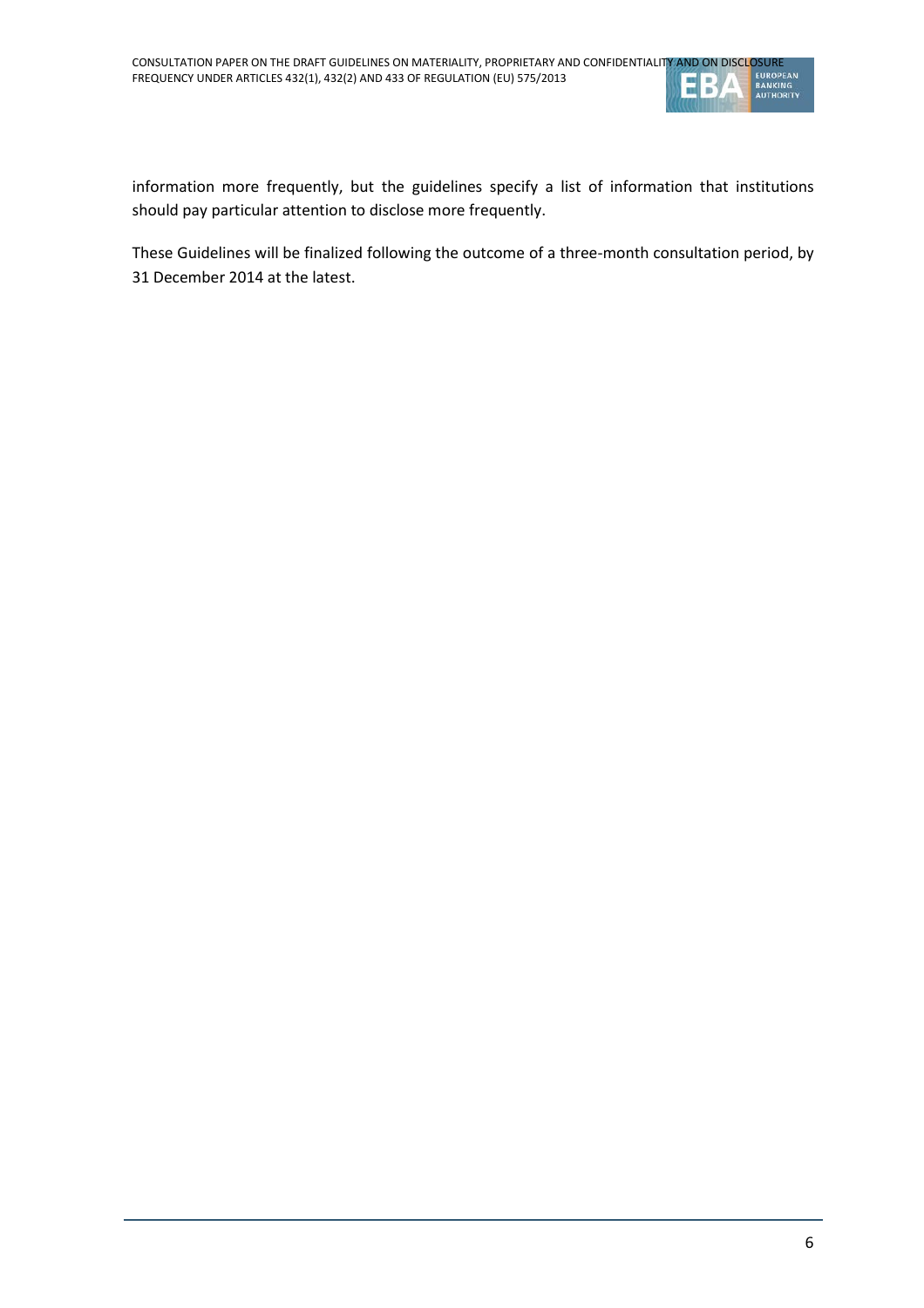

# 3. Background and rationale

Part Eight of Regulation (EU) 575/2013 of 26 June 2013 on prudential requirements for credit institutions and investment firms ('the CRR') specifies the disclosure requirements with which institutions must comply.

These disclosure requirements are the European transposition of the Pillar 3 disclosure requirements included in the Basel Framework<sup>[2](#page-6-0)</sup>. They aim to address the information asymmetry between preparers and users, by providing the latter with information on the solvency, risks and risk exposures of institutions. Access to information is indeed one of the conditions necessary to promote the transparency of financial institutions and contribute to the orderly functioning of financial markets.

Disclosure requirements should be a cornerstone for market discipline, enhancing the ability for stakeholders to assess risk in financial institutions which may lead them to change their behaviour, and consequently provide an opportunity for institutions with sound risk management policies and practices to be rewarded by lower capital costs.

To achieve an appropriate balance between the information needs of stakeholders and the potential drawbacks of disclosures for institutions, both in terms of costs and business impact, the CRR contains specific provisions allowing for a waiver of certain disclosure requirements. Namely, institutions may omit one or more items of information included in the disclosure requirements in cases where the information provided by such disclosures is not regarded as material or is regarded as proprietary or confidential.

In addition, institutions may decide how frequently to disclose information, subject to them disclosing the required information on at least an annual basis and complying with any requirement for more frequent disclosure set by the national competent authorities in accordance with Article 106 of Directive 2013/36/EU ('CRDIV').

These Guidelines, directed to institutions that shall comply with the disclosure requirements in Part Eight of Regulation, provide guidance on the application of the provisions in Articles 432(1), 432(2) and 433 of the CRR.

### **The disclosures waivers in the CRR: materiality, proprietary and confidentiality**

 $\overline{a}$ 

The CRR defines in Article 432(1) and (2) the concepts of 'material', 'confidential' and 'proprietary' as follows:

<span id="page-6-0"></span> $2$  Including the 2009 amendments for market risks and securitization disclosures as well as the 2011 amendments on remuneration disclosures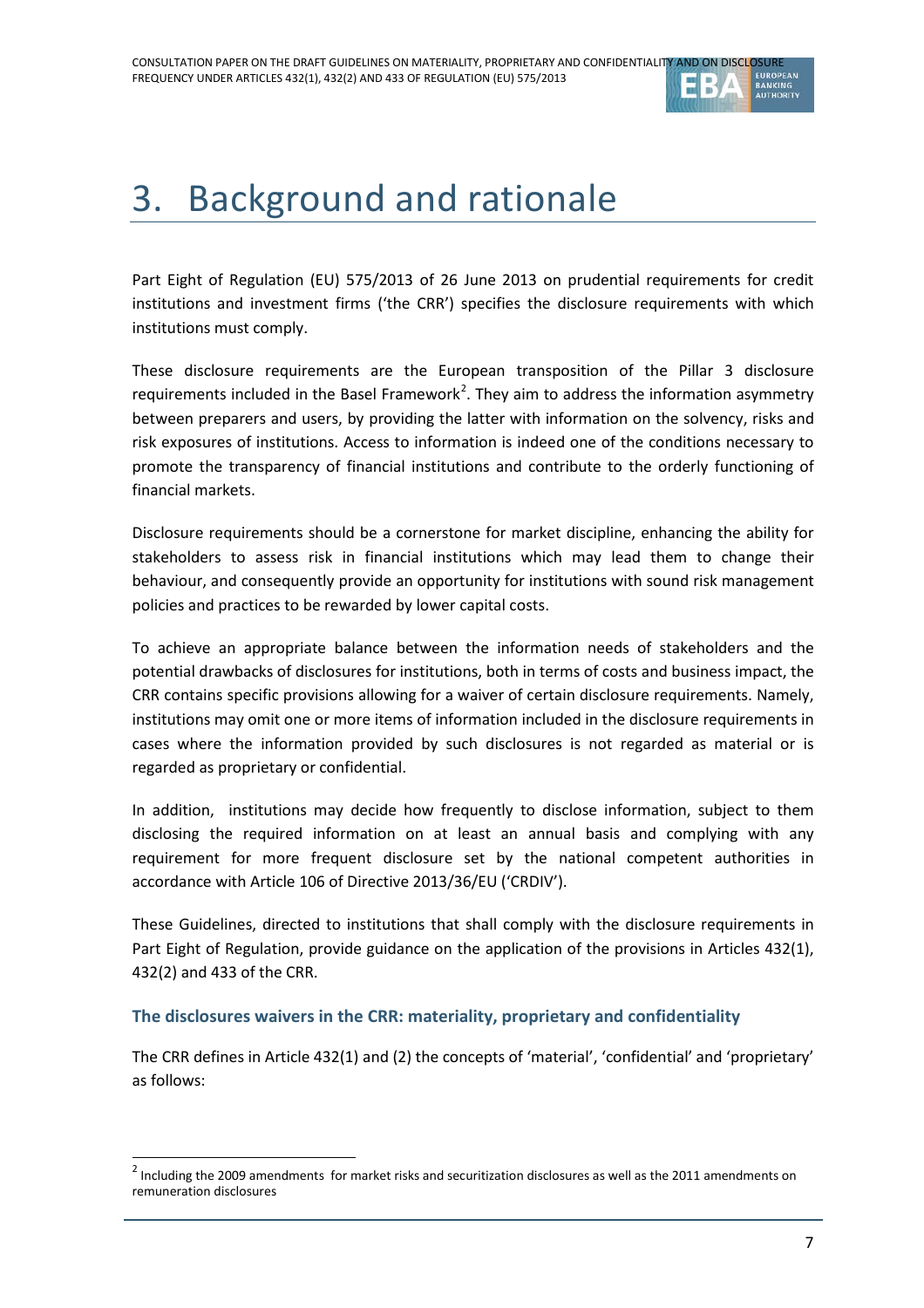

- Information in disclosures shall be regarded as material if its omission or misstatement could change or influence the assessment or decision of a user relying on that information for the purpose of making economic decisions
- Information shall be regarded as proprietary to an institution if disclosing it publicly would undermine its competitive position. It may include information on products or systems which, if shared with competitors, would render an institution's investments therein less valuable.
- Information shall be regarded as confidential if there are obligations to customers or other counterparty relationships binding an institution to confidentiality

The CRR also specifies in Article 432(3) the disclosures to be provided in case an institution chooses not to disclose information for confidentiality or proprietary reasons:

- A statement that the specific items of information are not provided
- The reasons for non-disclosure
- More general information about the subject matter of the disclosure requirement, except where these are to be classified as proprietary or confidential.

In various Pillar 3 disclosures assessments since 2009, the EBA found that, despite the common definitions, institutions apply these concepts in different ways, with for instance different types of information covered by the waivers. These differences are not unexpected as the definitions necessarily imply judgment in their use, especially for materiality. Moreover, differences may reflect the specific nature of institutions and the risks they face.

It is also worth noting that despite the provisions of Article 432(3) institutions currently provide few details about how they use the waivers, making it difficult for users of information to know whether a missing piece of information is due to its immaterial, proprietary or confidential nature or for other reasons. Indeed, in some instances, supervisory authorities assessing disclosures had to engage with institutions or cross-check their disclosures with supervisory reporting to shed a light on the non-disclosure of specific pieces of information.

The current situation therefore creates uncertainty for stakeholders, which may not all be wellequipped to find out the reasons for non-disclosures. Indeed, the different approaches used by institutions regarding the implementation of the disclosure waivers have not always translated into consistent, comparable and user-friendly information from a stakeholder point of view. In some cases they may have led to the non-disclosure of information that would have conveyed to users a comprehensive risk profile of institutions.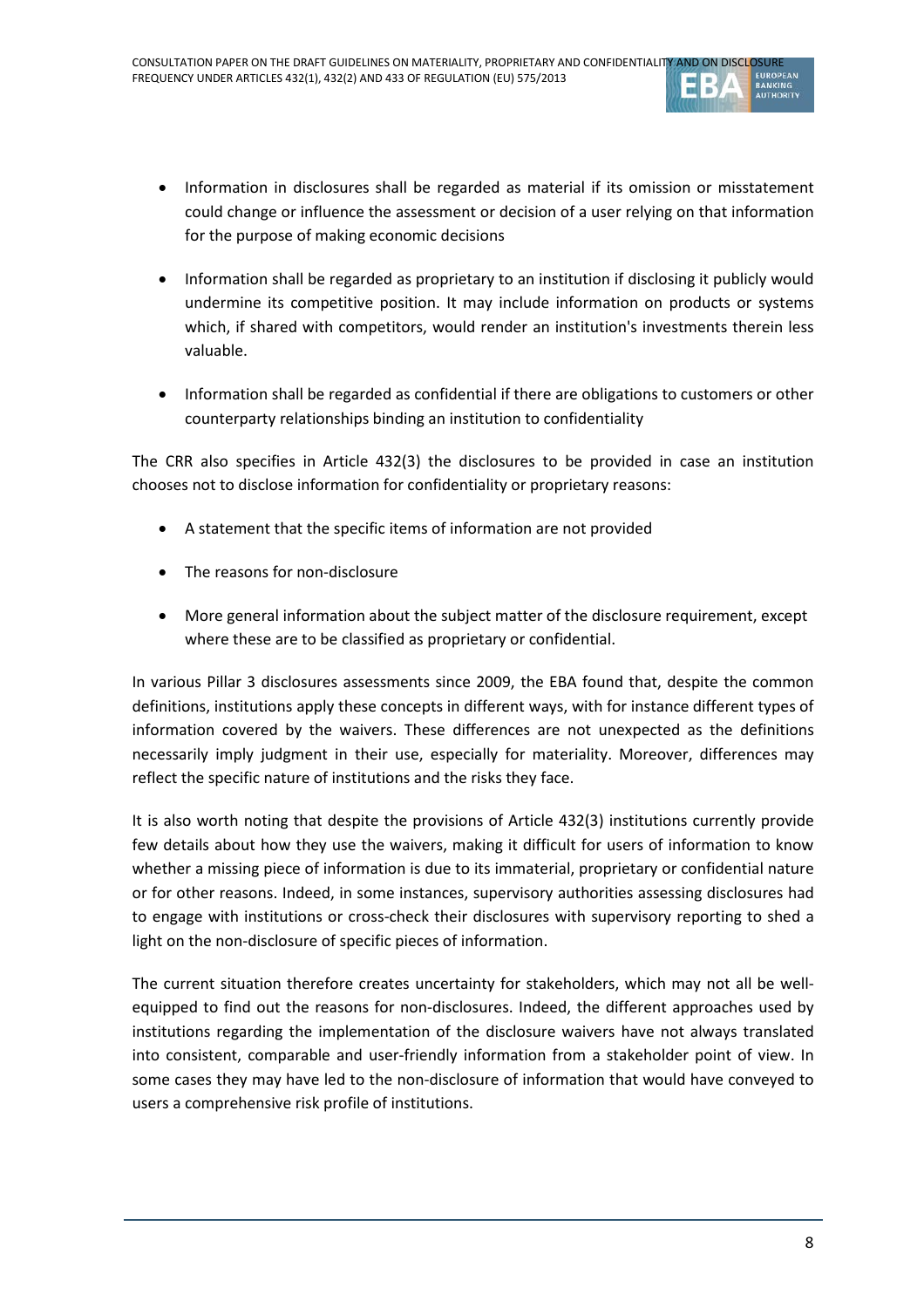

Concerns regarding transparency in the application and soundness of the use of the waivers are especially acute in relation to the concept of 'materiality'. Reports from industry<sup>[3](#page-8-0)</sup>, standard-setters<sup>[4](#page-8-1)</sup> and ESMA<sup>[5](#page-8-2)</sup> have highlighted the consequences of various uses of this concept by institutions. These reports point out that guidance on materiality is necessary to ensure that disclosures remain fully relevant for stakeholders and at the same time tackle what preparers perceive as a to be disclosure overload. The ultimate goal of this implementation guidance would be to improve the quality and usefulness of disclosures without necessarily increasing the quantity.

The EBA believes that, when adequately implemented, 'materiality' refers to a sufficient level of detail for disclosures, including qualitative information. A sufficient level of detail means that fewer or no disclosures should be provided for immaterial elements (which can be aggregated with other elements) and more disclosures should be provided for material elements, including disclosures that are not explicitly required by specific provisions included in Part Eight CRR, consistently with Article 431(3) CRR.

Materiality therefore allows institutions to bridge the gap between two approaches to disclosures, i.e. disclosures as a checklist with which compliance should be sought or disclosures as relevant information to stakeholders, and to reconcile the interests of users and preparers regarding disclosure overload. There should be more emphasis on the most relevant disclosures, via the removal of irrelevant disclosures, although these guidelines do not prohibit the disclosure of immaterial information.

In addition to the CRR, the materiality concept is defined in various frameworks (for example, in the International Standards on Auditing, in the International Financial Reporting Standards), which serve different objectives and so may be implemented differently, despite presenting areas of crossover. However, materiality in these guidelines is defined and applied solely in relation to the Pillar 3 disclosure requirements. In particular, the definitions of materiality in the CRR and in IAS 1 present similarities, but Pillar 3 reports objectives are different from those of annual reports, leading to differentiated implementation of the concept of materiality in these reports. Therefore, it could be that material information for the annual report may be immaterial for the Pillar 3 report and conversely.

 $\overline{a}$ 

<span id="page-8-0"></span><sup>3</sup> For instance CFA Institute *Financial Reporting Disclosures* (2013) <http://www.cfapubs.org/doi/pdf/10.2469/ccb.v2013.n12.1>

<span id="page-8-1"></span><sup>4</sup> For instance EFRAG *Towards a Disclosure Framework for the Notes* (2012) < [http://www.efrag.org/Front/n2-](http://www.efrag.org/Front/n2-972/Discussion-Paper---Towards-a-Disclosure-Framework-for-the-Notes.aspx) [972/Discussion-Paper---Towards-a-Disclosure-Framework-for-the-Notes.aspx>](http://www.efrag.org/Front/n2-972/Discussion-Paper---Towards-a-Disclosure-Framework-for-the-Notes.aspx) , ANC/FRC *Thinking about disclosures in a broader context* (2012) < [https://www.frc.org.uk/getattachment/99bc28b2-c49c-4554-b129-9a6164ba78dd/Thinking](https://www.frc.org.uk/getattachment/99bc28b2-c49c-4554-b129-9a6164ba78dd/Thinking-about-disclosures-in-a-broader-contex.aspx)[about-disclosures-in-a-broader-contex.aspx>](https://www.frc.org.uk/getattachment/99bc28b2-c49c-4554-b129-9a6164ba78dd/Thinking-about-disclosures-in-a-broader-contex.aspx) and IASB Discussion Forum on Financial Reporting Disclosures - Feedback Statement < http://www.ifrs.org/Alerts/PressRelease/Documents/2013/Feedback-Statement-Discussion-Forum-Financial-Reporting-Disclosure-May-2013.pdf>

<span id="page-8-2"></span><sup>5</sup> For instance ESMA Consultation Paper *Consideration of Materiality in Financial Statements* (2011< [http://www.esma.europa.eu/system/files/2011\\_373\\_.pdf>](http://www.esma.europa.eu/system/files/2011_373_.pdf), its feedback statement (2012) < http://www.esma.europa.eu/system/files/2012\_525.pdf> and the summary of its roundtable < [http://www.esma.europa.eu/system/files/2013-218.pdf>](http://www.esma.europa.eu/system/files/2013-218.pdf)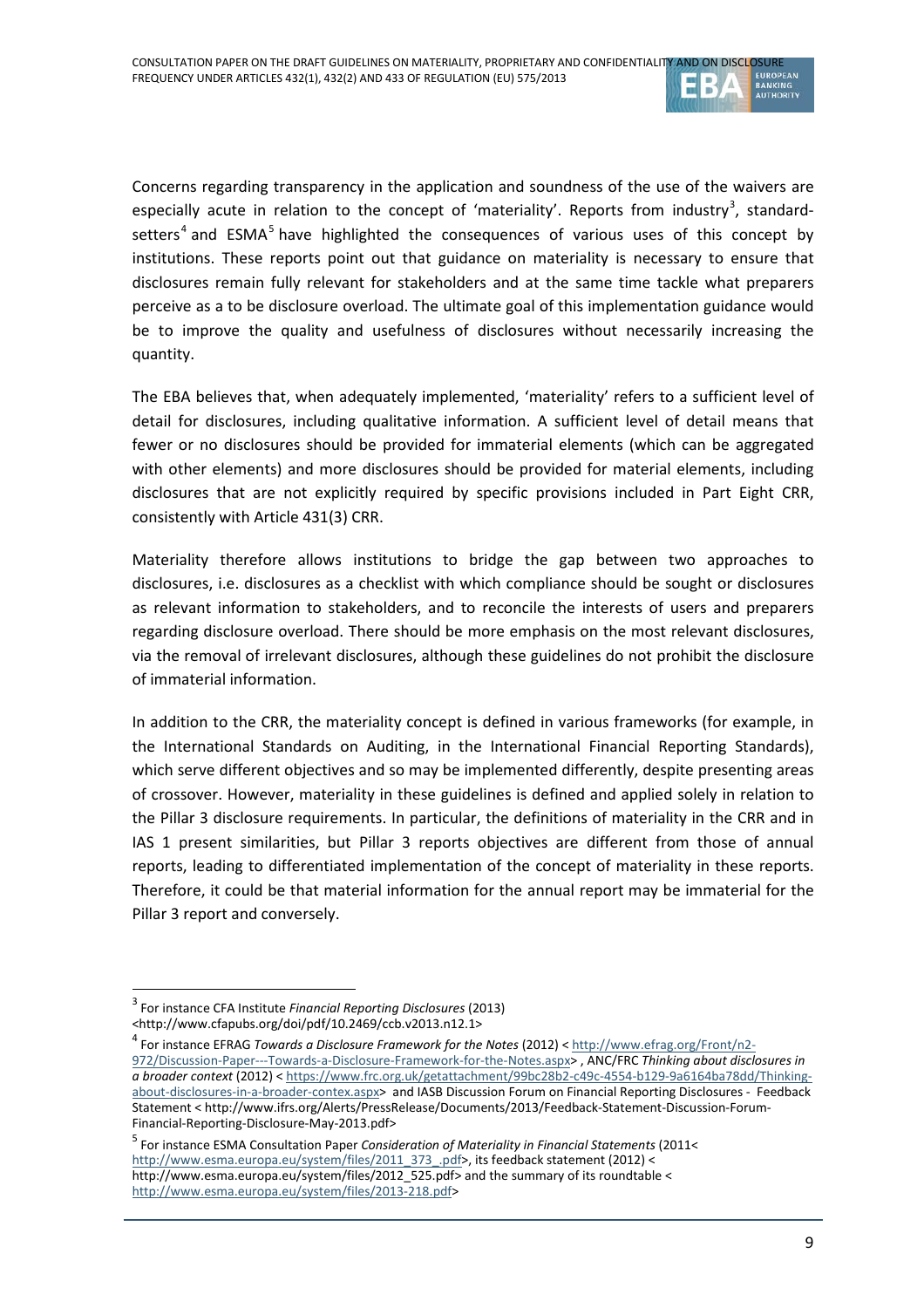

The EBA is aware that other concepts, including 'significant' or 'relevant' may be used as synonym for 'material' as defined in Article 432(1) of Regulation 575/2013, and therefore these Guidelines equally apply to equivalent concepts.

#### Interaction between the different disclosures waivers

The materiality waiver and the waiver for proprietary or confidential information have to be applied independently. A confidential or proprietary piece of information is not required to be disclosed, even if it is a material piece of information.

#### **Disclosures on a more frequent basis than annually**

Article 433 CRR defines the frequency requirements applicable to disclosures as follows:

- Institutions shall publish the disclosures required at least on an annual basis;
- Institutions shall assess the need to publish some or all disclosures more frequently than annually in the light of the relevant characteristics of their business.

Beyond this, each competent authority can, in accordance with Article 106 CRD IV, impose more frequent disclosure for part or all the disclosure requirements in Part Eight of the CRR**[6](#page-9-0)** within their own jurisdiction. As a result, practices may vary across jurisdictions. In situations where the decision to disclose regulatory information is left to institutions, Article 433 CRR specifies elements to be considered when assessing the need to publish some or all disclosures in Part Eight more frequently than annually:

- The relevant characteristics of their business (scale of operations, range of activities, presence in different countries, involvement in different financial sectors, and participation in international financial markets and payment, settlement and clearing systems);
- The assessment shall pay particular attention to the possible need for more frequent disclosure of items of information on own-funds, of Pillar 1 capital requirements, disclosure of information on risk exposure and other items prone to rapid change.

The EBA found in its recent Pillar 3 disclosures assessment**[7](#page-9-1)** that most institutions disclose regulatory information on a quarterly basis, even if not required to do so. As the decision to provide disclosures more frequently is at the discretion of institutions in the absence of a unified regime, the nature of information disclosed depends heavily on the institutions' own policies and culture, although a core set of regulatory disclosures, for instance about solvency, capital and RWA, can be identified across all institutions.

<span id="page-9-0"></span><sup>6</sup> See Article 106 of Directive 2013/36 (EU) of 26 June 2013 on access to the activity of credit institutions and the prudential supervision of credit institutions and investment firms  $\overline{a}$ 

 $<sup>7</sup>$  See Follow-up review of banks' transparency in their 2012 Pillar 3 reports</sup>

<span id="page-9-1"></span><http://www.eba.europa.eu/documents/10180/16145/Follow-up+report+on+Pillar+3+disclosures.pdf>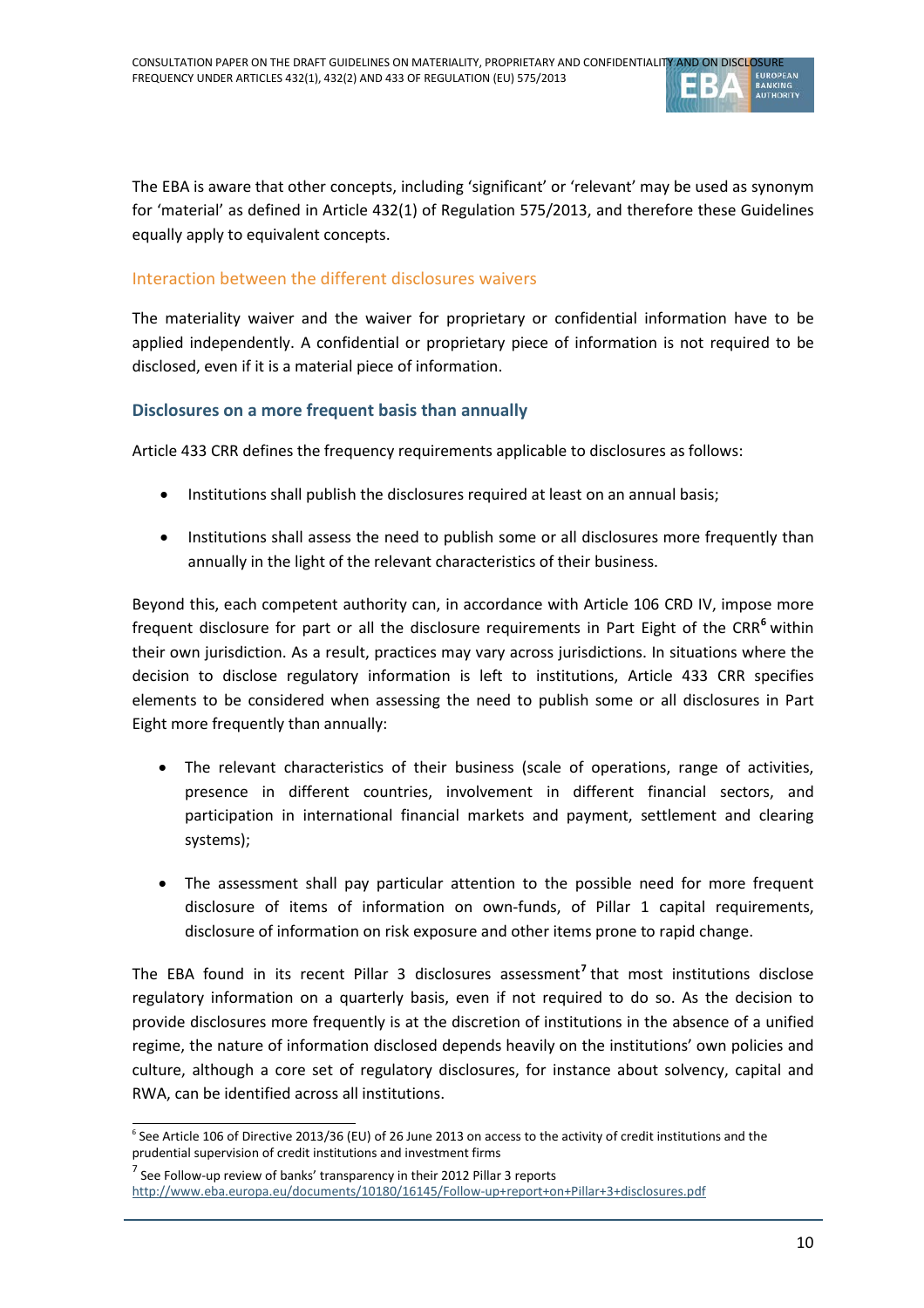

This current situation presents some drawbacks where there is demand from stakeholders for more frequent disclosures of at least some specific pieces of regulatory information, as evidenced for instance by the responses to the EBA 2012 questionnaire on the identification of users/investors needs on credit institutions Pillar 3 disclosures<sup>[8](#page-10-0)</sup>. In particular, institutions do not always provide the same information and the rationale for more frequent disclosures often remains unknown; in most cases there is no transparency regarding why some pieces of information are disclosed and others not.

Therefore, the current regime needs to be enhanced to contribute to the good functioning of market discipline. Indeed, frequent disclosures are seen as a tool to remedy some of the confidence issues currently faced by institutions by providing users with more frequent information.

### **The draft guidelines**

 $\overline{a}$ 

Divergences in the implementation of disclosure waivers and in practices for disclosing information more frequently than annually, as well as a lack of transparency about the way the CRR provisions on disclosure waivers and the frequency of disclosures are implemented, may undermine market discipline by preventing stakeholders from accessing comprehensive information on institutions' risk profiles.

To address this risk, Articles 432 and 433 of the CRR mandated the EBA with issuing the following guidelines in accordance with Article 16 of Regulation (EU) No 1093/2010 by 31 December 2014:

- How institutions have to apply the concepts of materiality, in relation to the disclosures requirements of Part Eight, Title II of CRR;
- How institutions have to apply proprietary and confidentiality in relation to the disclosure requirements of Part Eight, Titles II and III of CRR; and
- Institutions assessing more frequent disclosures of information in Part Eight, Titles II and III of CRR.

It has been decided to merge the legal bases for these guidelines, and integrate them into one single document. These guidelines are the first step towards the issuance of regulatory products to enhance the consistency and comparability of disclosures.

The guidelines on the application of the concepts of 'materiality', 'proprietary' and 'confidentiality' aim to provide a framework for the consistent and transparent use of these concepts. The framework aims to strike a balance between the provision of appropriate and

<span id="page-10-0"></span> $8$  See Responses to the questionnaire on the identification of users/investors needs on credit institutions Pillar 3 disclosures

<sup>&</sup>lt; http://www.eba.europa.eu/-/responses-to-the-questionnaire-on-the-identification-of-users-investors-needs-oncredit-institutions-pillar-3-disclosures>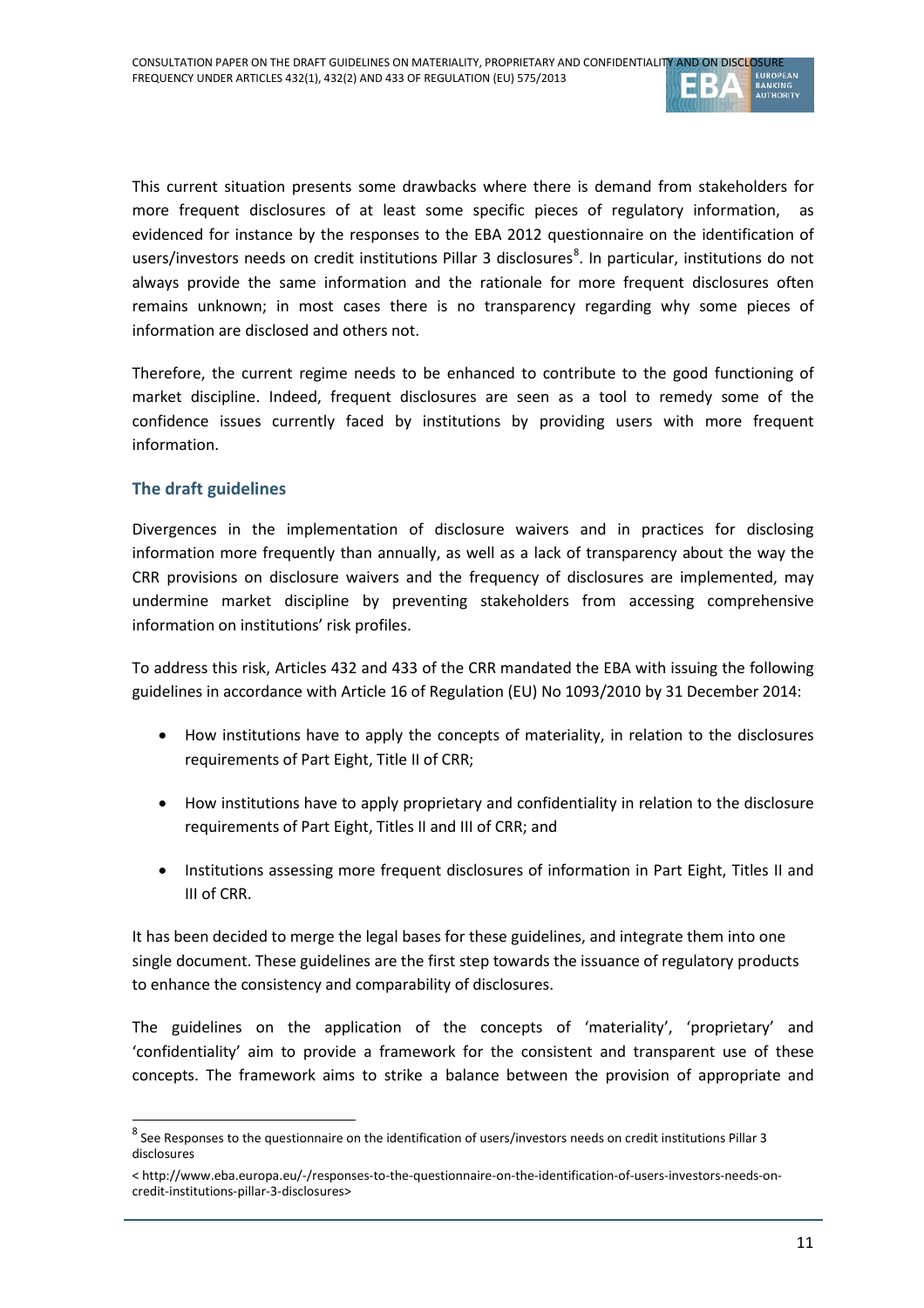

comprehensive information on institutions to stakeholders and the need to take into account their relevance for users and any possible negative impacts on institutions.

The guidelines on the assessment of the need for more frequent disclosures aim to bring consistency to the practice of disclosing regulatory information on a more than annual frequency, and to ensure stakeholders can always access at a core set of up-to-date information that has been disclosed following a common and appropriate frequency. The Guidelines nevertheless do not impose more frequent, additional disclosures: the decision to provide – or not – all or part of disclosures listed in Part Eight CRR and in these Guidelines more frequently than annually will always have to be made by institutions, after their assessment conducted following the provisions in these Guidelines. They also do not alter the publication regime for financial statements and annual/consolidated reports, as this regime is not governed by the provisions in Part Eight CRR.

As the assessments performed by institutions regarding the implementation of the disclosure waivers or their need to disclose more frequently will inherently be entity-specific and vary according to the specific features of each institution, these guidelines also specify disclosures to be provided to enhance their understanding by market participants and other users and reduce the expectation gap between preparers and users.

The guidelines have been drafted with regard to the mappings of existing practices and requirements as set out below:

- **Mapping across regulatory frameworks**: to ensure consistency between the content of these guidelines and the provisions already in place in European jurisdictions as per Article 106 CRD IV or that were in place under the equivalent Article 149 in Directive 2006/48, so that the guidelines are consistent with current or previous national practices;
- **Mapping across institutions' disclosures**: to ensure the guidelines address the main shortcomings, leverage off the best practices observed in institutions' disclosures, and do not result in less relevant or less meaningful disclosures compared to what institutions already provide on a voluntary basis;
- **Mapping with work from other forums**: the issue of the need for improvement in the implementation of the concept of materiality has triggered some work and thought within the industry, the accounting standard-setting authorities, the IASB and ESMA. This work has been reviewed to ensure that the guidelines appropriately draw upon and are consistent with them, although they may be implemented differently. As regards the frequency of disclosures, the guidelines have taken into consideration the findings of last year's EBA Transparency report on disclosures of regulatory information in intermediate (quarterly and semi-annual) publications<sup>[9](#page-11-0)</sup>.

 $\overline{a}$ 

 $9^9$  See Follow-up review of banks' transparency in their 2012 Pillar 3 reports

<span id="page-11-0"></span><http://www.eba.europa.eu/documents/10180/16145/Follow-up+report+on+Pillar+3+disclosures.pdf>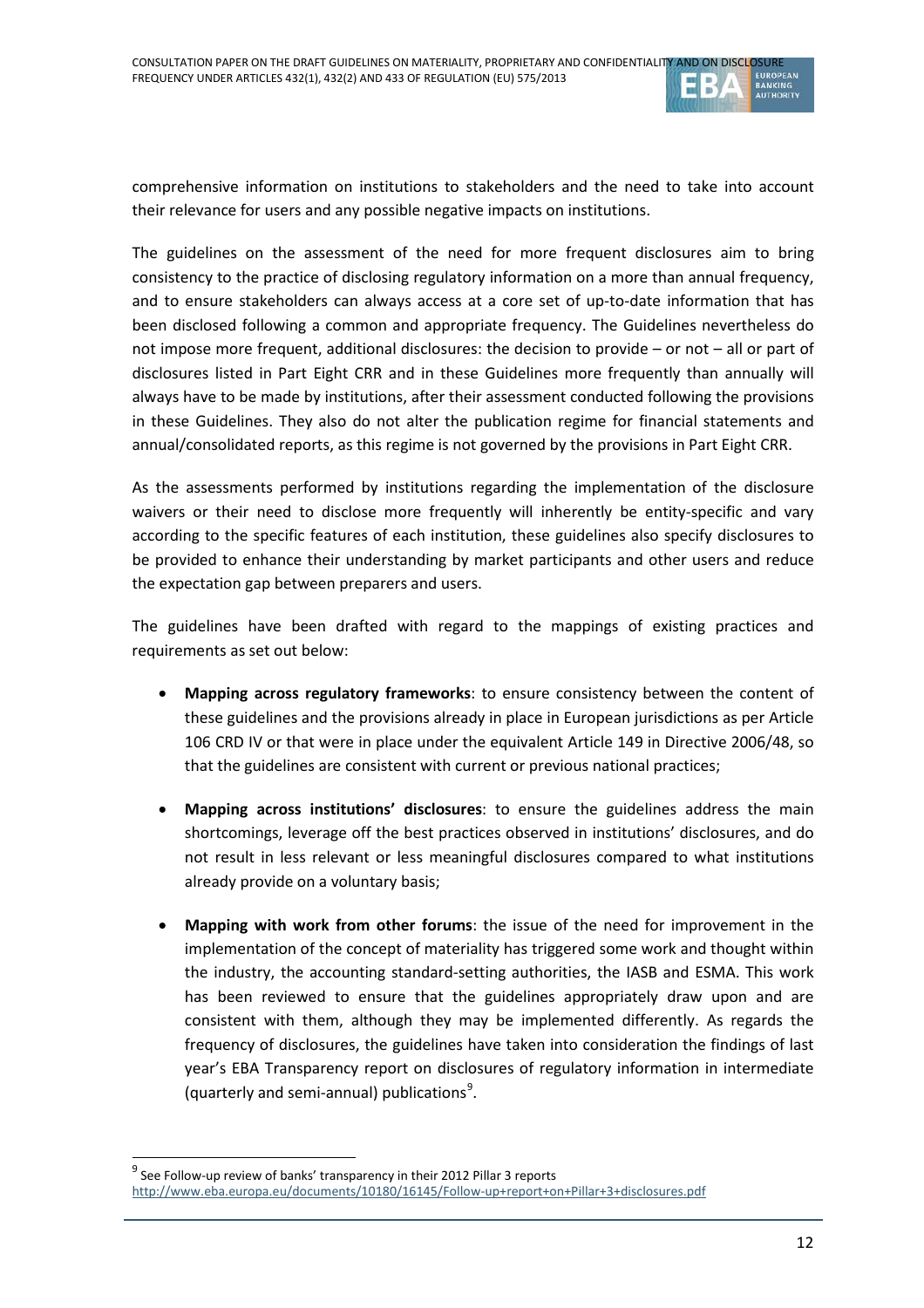

Regarding in particular the assessment of the need for more frequent disclosures, the mappings above have led to the decision to define institutions that should especially perform this assessment. These are institutions which shall comply with the obligations laid down in Part Eight CRR meeting one of the following criteria: being one of the three largest institutions in a jurisdiction, having €30 billion consolidated total assets, having the four-year average of their total assets amounting to 20% of the four-year average GDP of their home member state, or having consolidated exposures as per Article 429 of Regulation 575/2013 in excess of € 200 billion. These criteria are consistent with those in EBA Decision  $DC/090^{10}$  $DC/090^{10}$  $DC/090^{10}$  and in Article 3(2) of the draft RTS on the methodology for the identification of global systematically important institutions.

Being included on the list referred to in Article 3.5 of EBA Decision DC/090 or in the list referred to in Article 3.3 of the draft RTS on the methodology for the identification of global systematically important institutions therefore implies that institutions should consider providing disclosures from Part Eight CRR more frequently, i.e. semi-annually or quarterly.

Being subject to the requirements in Part Eight CRR is a prerequisite to be covered by the provisions in the guidelines. The scope of application of semi-annual and quarterly disclosures is the same as for annual disclosures and the guidelines do not extend the scope of application of the disclosure requirements in the CRR. They intend to assist institutions already subject to Part Eight CRR in their assessment of the need for more frequent disclosure, and not to identify which institutions should fall under the scope of Part Eight CRR.

The guidelines list particular information that institutions in the scope of Part Eight CRR should pay particular attention to disclose more frequently, identified according to user needs. Information on capital structure, capital adequacy and ratios, leverage ratio and parameters of IRB models have been considered as requiring more frequent disclosure. The specific information to be disclosed and the frequency of disclosure differ according to the type of institutions considered:

| Sample                                                                                                                                                                                                                                                                                                     | Types and frequencies of disclosures                                                                                                                                                                                                                                              |  |  |
|------------------------------------------------------------------------------------------------------------------------------------------------------------------------------------------------------------------------------------------------------------------------------------------------------------|-----------------------------------------------------------------------------------------------------------------------------------------------------------------------------------------------------------------------------------------------------------------------------------|--|--|
| Institutions subject to the disclosures requirements in the CRR with a leverage <b>At least semi-annually</b> : information on IRB<br>ratio exposure above €200 bn                                                                                                                                         | Quarterly: information on capital structure, capital<br>adequacy (RWA and capital requirements), capital<br>ratios, leverage ratio<br>exposures by internal grade and model<br>parameters<br>Semi-annually: ITS on own funds disclosures and<br>ITS on Leverage ratio disclosures |  |  |
| Institutions subject to the disclosures requirements in the CRR being either<br>one of the 3 largest institutions in their home jurisdiction, or having €30 bn<br>total consolidated assets or, or having a 4 year average total assets amounting<br>to 20% four year average GDP of the home jurisdiction | Semi-annually: information on capital structure,<br>capital adequacy (RWA and capital requirements),<br>capital ratios, leverage ratio, IRB exposures by<br>internal grade and model parameters                                                                                   |  |  |

<span id="page-12-0"></span> $10$  Decision of the European Banking Authority on reporting by competent authorities to the EBA  $<$ http://www.eba.europa.eu/documents/10180/16082/EBA+DC+090+%28Decision+on+Reporting+by+Competent+Autho rities+to+the+EBA%29.pdf/9beaf5be-2624-4e36-a75b-b77aa3164f3f>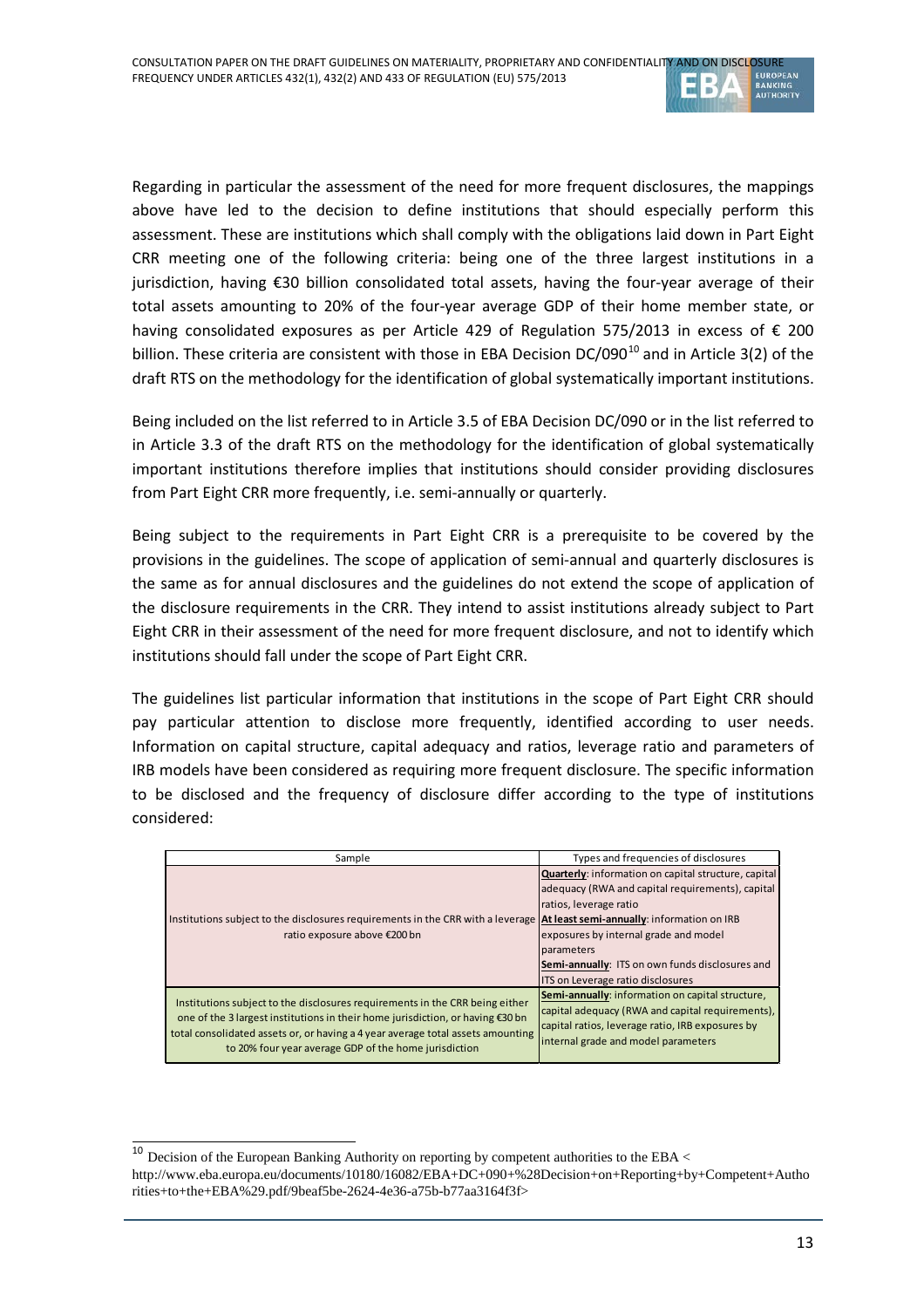

The EBA could adapt the provisions of these Guidelines on information to be provided within each category of this list according to developments regarding disclosure requirements at international level, especially initiatives by the Basel Committee.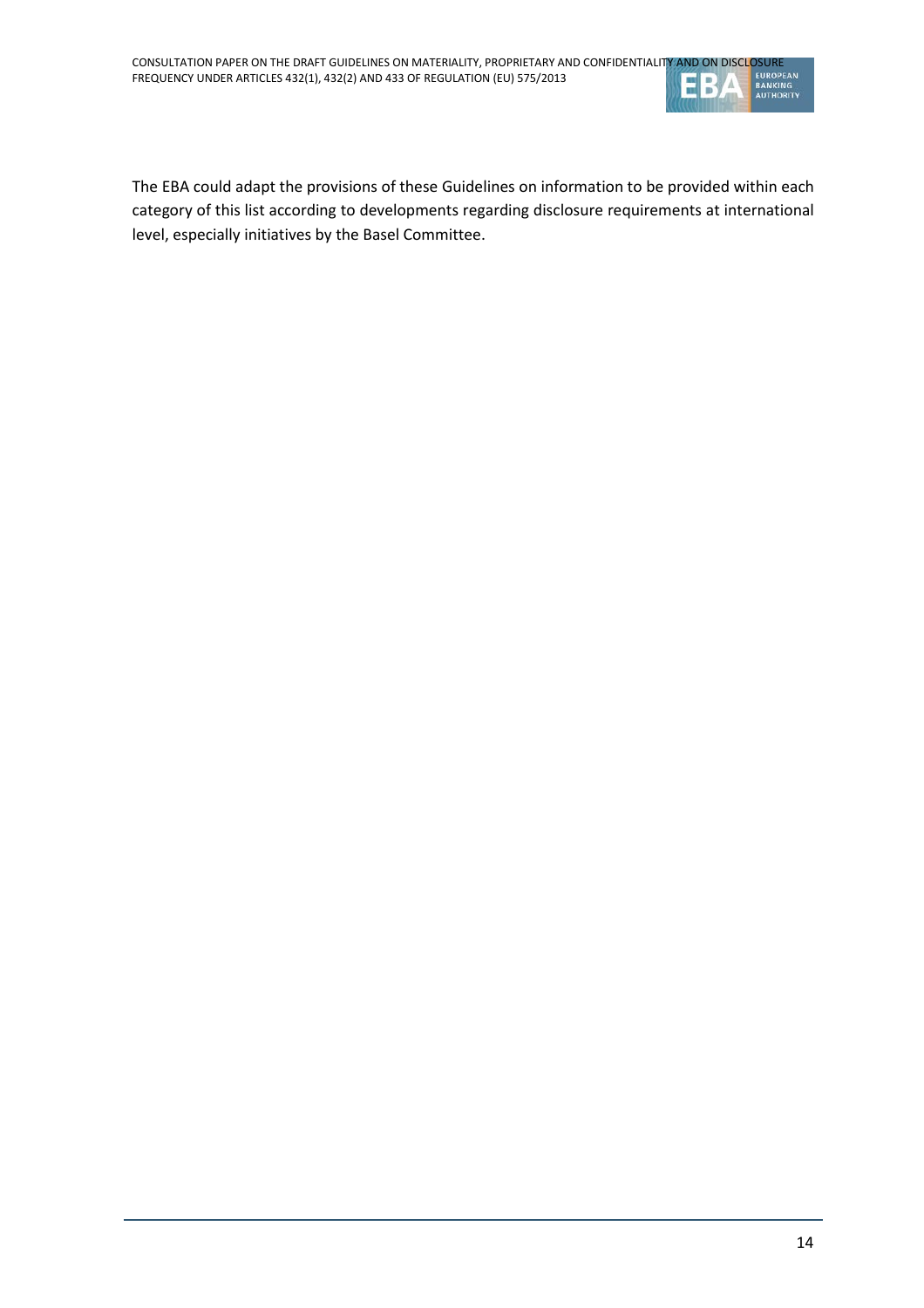

# 4. Consultation Paper on the Draft Guidelines on materiality, proprietary and confidentiality and on disclosures frequency under Articles 432(1), 432(2) and 433 of Regulation (EU) 575/2013

## **Contents**

## Status of these Guidelines

This document contains guidelines issued pursuant to Article 16 of Regulation (EU) No 1093/2010 of the European Parliament and of the Council of 24 November 2010 establishing a European Supervisory Authority (European Banking Authority), amending Decision No 716/2009/EC and repealing Commission Decision 2009/78/EC ('*the EBA Regulation'*). In accordance with Article 16(3) of the EBA Regulation, competent authorities and financial institutions must make every effort to comply with the guidelines.

Guidelines set out the EBA's view of appropriate supervisory practices within the European System of Financial Supervision or of how Union law should be applied in a particular area. The EBA therefore expects all competent authorities and financial institutions to whom guidelines are addressed to comply with guidelines. Competent authorities to whom guidelines apply should comply by incorporating them into their supervisory practices as appropriate (e.g. by amending their legal framework or their supervisory processes), including where guidelines are directed primarily at institutions.

## Reporting Requirements

According to Article 16(3) of the EBA Regulation, competent authorities must notify the EBA as to whether they comply or intend to comply with these guidelines, or otherwise with reasons for non-compliance, by dd.mm.yyyy. In the absence of any notification by this deadline, competent authorities will be considered by the EBA to be non-compliant. Notifications should be sent by submitting the form provided at Section 5 to [compliance@eba.europa.eu](mailto:compliance@eba.europa.eu) with the reference 'EBA/GL/2014/xx'. Notifications should be submitted by persons with appropriate authority to report compliance on behalf of their competent authorities.

Notifications will be published on the EBA website, in line with Article 16(3).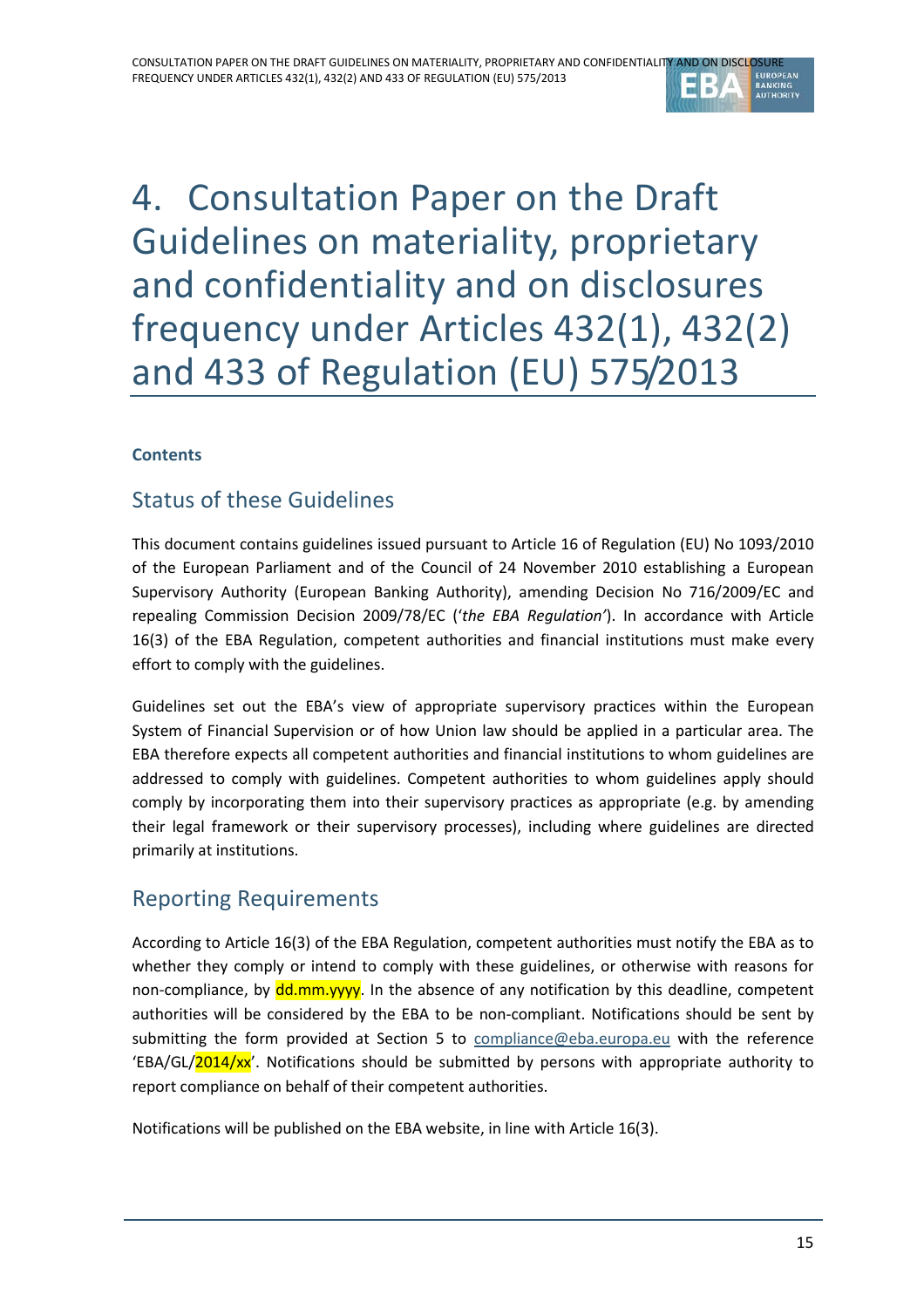

# Title I - Subject matter, scope and definitions

- 1. Article 432(1) of Regulation (EU) 575/2013 provides that institutions may omit one or more of the disclosures required in Title II of Part Eight of that Regulation if the information provided by such disclosures is not regarded as material, except for the disclosures laid down in its Articles 435(2) (c) (disclosures on management board diversity policy), 437 (disclosure on own funds) and 450 (disclosures on remuneration policy) of Regulation (EU) No 575/2013.
- 2. Article 432(2) of Regulation (EU) 575/2013 provides that institutions may also omit one or more items of information included in the disclosures listed in Titles II and III of Part Eight, except for disclosures laid down in Articles 437 (disclosures on own funds) and 450 (disclosures on remuneration policy) of that Regulation if those items include information which is regarded as proprietary or confidential. Article 432(3) of Regulation (EU) 575/2013 provides that in case of omission of items in accordance with Article 432(2) of that Regulation, institutions shall state that fact, the reason for non-disclosure and shall publish more general information about the subject matter of the disclosure requirement, except where these are to be classified as proprietary or confidential.
- 3. Article 433 of Regulation (EU) 575/2013 provides that institutions shall assess the need to publish some or all disclosures required in Part Eight of that Regulation more frequently than annually in the light of the relevant characteristics of their business such as scale of operations, range of activities, presence in different countries, involvement in different financial sectors, and participation in international financial markets and payment, settlement and clearing systems. That assessment should pay particular attention to the possible need for more frequent disclosure of items of information related to own funds, capital requirements, risk exposure and other items prone to rapid change.
- 4. These guidelines set out the process and the criteria for institutions which shall comply with the obligations laid down in Part Eight CRR to apply the principles of materiality, proprietary and confidentiality in relation to their disclosure obligations and their right to omit disclosure in accordance with Article 432 of Regulation (EU) No 575/2013 ("waivers" or "disclosure waivers"). They also provide guidance on the institutions assessing more frequent disclosures.
- 5. These Guidelines are directed to institutions which shall comply with the obligations laid down in Part Eight of Regulation (EU) No 575/2013 ("institutions") and their competent authorities. Competent authorities should ensure that institutions comply with these Guidelines in their assessment of materiality, proprietary, confidentiality and frequency of disclosure.

## Title II- Processes and internal arrangements

6. The criteria, methods and processes for omitting disclosure of information items on the basis of non-material or of confidential or proprietary information ("waiver policy") and for assessing the appropriate frequency of disclosure ("frequency policy") should form a part of the formal policies on disclosure referred to in Article 431 (3) of Regulation (EU) No 575/2013.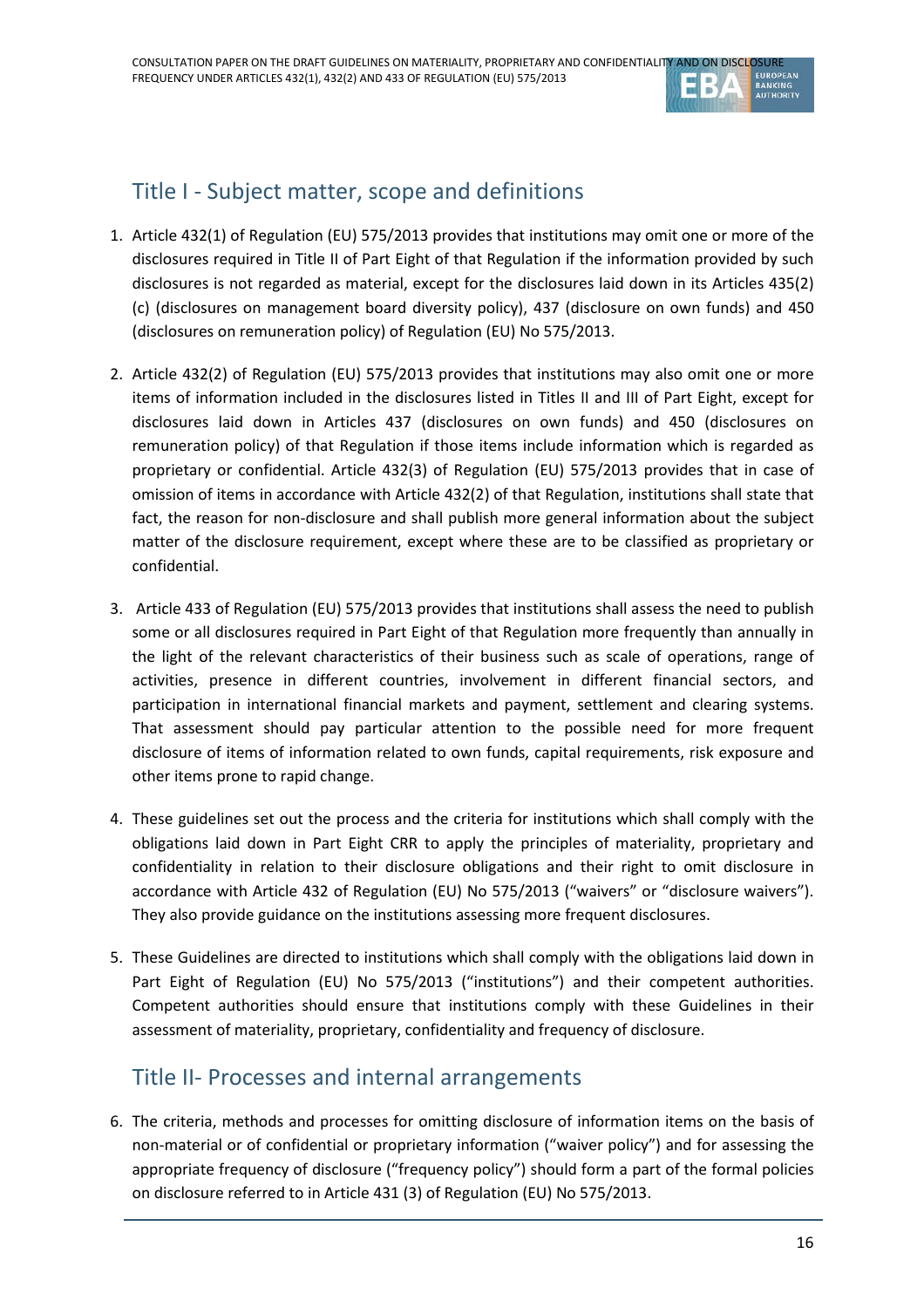

- 7. The waiver and the frequency policy should ensure that the omission of information and the assessment of frequency do not compromise the fulfilment of the obligation that institutions have pursuant to Article 431 (3) of Regulation (EU) No 575/2013, to disclose publicly all information necessary in order to comprehensively convey their risk profile to the market participants.
- 8. The waiver and the frequency policies should at least:
	- a. be approved by the institution's management body;
	- b. identify the organisational unit or units, the senior management or committees thereof and staff responsible for designing, implementing and reviewing the policies;
	- c. ensure that the input of all the relevant units and functions, indicatively the risk management functions, the compliance unit and any other relevant function is taken into account when designing, implementing and reviewing these policies;
	- d. provide that the institution produces, before the application of any waiver, and updates at least annually, a full list of all its qualitative and quantitative information items which shall be disclosed in accordance with Titles II and III of Part Eight of Regulation (EU) No 575/2013 , and of the appropriate level of detail for every item;
	- e. define the appropriate level, depth, quality and documentation of the reasoning required for every decision on disclosure waiver or on appropriate frequency of disclosure;
	- f. provide that the senior management level or committees thereof is responsible for making a final decision on whether an item of information should be omitted ("waiver") or the frequency should be considered as appropriate, after taking into consideration appropriately justified proposals made by the relevant organizational unit or units and staff tasked with implementing the policies;
	- g. provide that that the senior management or the relevant committee thereof regularly reports to the management body regarding the implementation of the waiver and frequency policies;
	- h. provide that the internal audit or other comparable control unit reviews on a regular basis the implementation of these policies and that this task is included in its work programme;
	- i. determine the appropriate level of transparency for each disclosure waiver or appropriate frequency in accordance with Titles III to VII of these Guidelines.
- 9. Institutions should fully document and maintain internally appropriate evidence of their implementation of the process described in paragraph 8 and of their assessments according to the provisions in Title III, Title IV or Title V of these Guidelines to ensure proper traceability and transparency in the implementation of waiver and frequency policies, (for instance studies showing the potential impact of the disclosures of information considered as proprietary).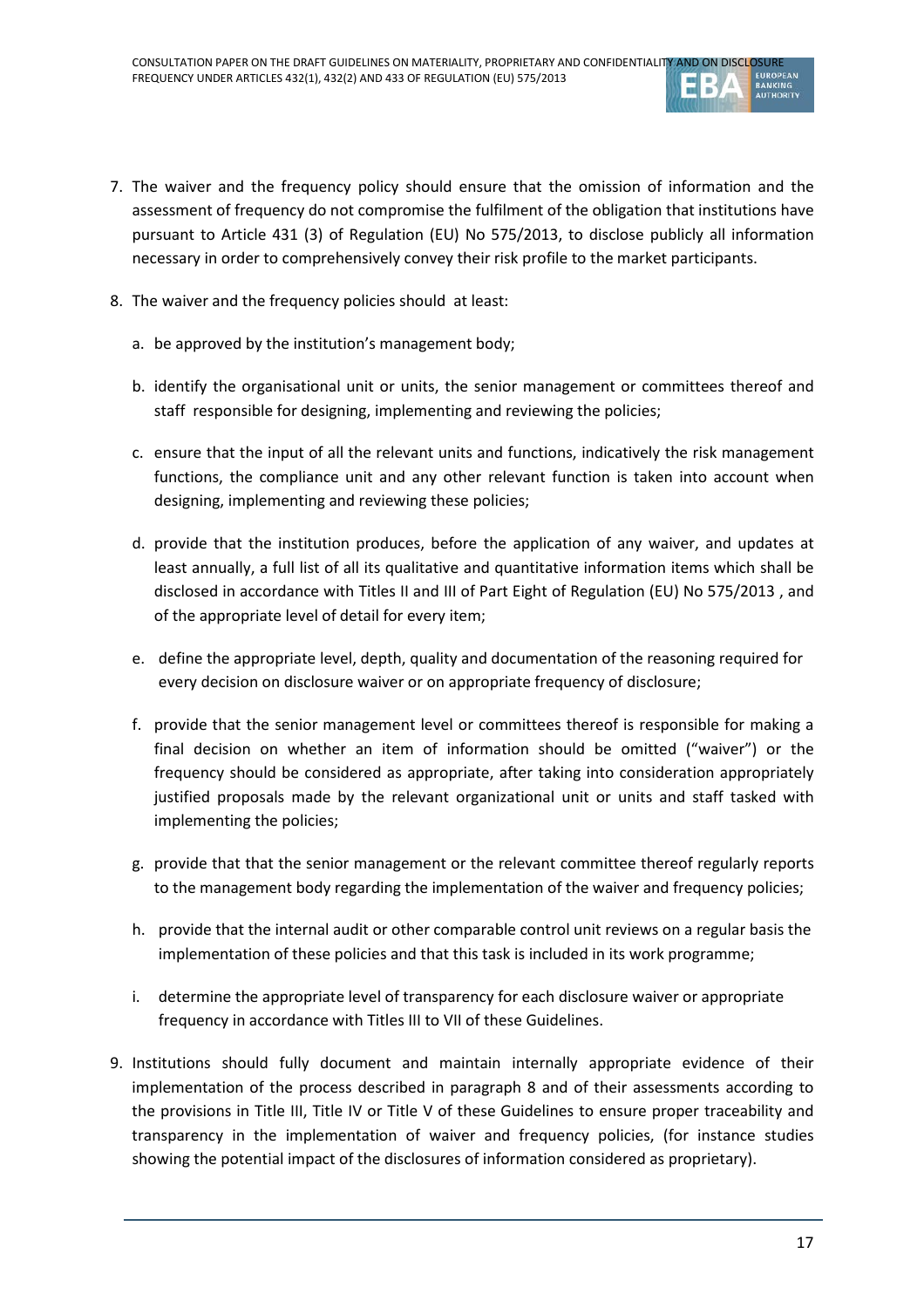

10.In the context of the disclosure required in Part Eight of Regulation (EU) 575/2013, institutions should provide a summary description of their waiver and frequency policies in accordance with Article 434 of Regulation (EU) No 575/2013.

Q1) Do you agree that the use of the disclosure waivers and the assessment of the need for more frequent disclosures should be framed – for the purpose of Article 431 CRR – within a dedicated process? If not, please state why.

Q2) Do you agree with the features of this process? If not, which one(s) would you exclude/include?

# Title III – Considerations for assessing materiality of disclosures

- 11. Institutions may omit one or more of the disclosures listed in Title II of Regulation (EU) No 575/2013 if the information provided by such disclosures is not regarded as material as per the provisions of these Guidelines. Conversely, assessing an item of information as material as per the provisions of this Title may lead institutions to provide disclosure exceeding the applicable disclosure requirements.
- 12.In assessing materiality of an item of information, institutions should consider at least the following:
	- a. Materiality should be assessed regularly at least once a year;
	- b. Materiality should be assessed for both qualitative and quantitative disclosure requirements;
	- c. Materiality should be assessed at the level of each individual disclosure requirement and, where relevant, on an aggregate basis. In particular the institution should assess if the cumulative effect of omitting specific disclosure requirements that are regarded individually not material would result in omission of information that could influence the economic decisions of users;
	- d. Materiality should be assessed taking into consideration the circumstances and the broader context at the time of disclosure;
	- e. Materiality should be a user-centric concept and be assessed according to the assumed users' needs based on the assumed relevance of information for users: a disclosure requirement may not be material for the institution but may be material for users. Therefore, the extent of disclosed information should be tailored to users' needs and should consider the incidence of disclosure on their understanding of the institution and of its risk profile. Information related to items involving a high degree of subjectivity from institutions in determining their amount are likely to be material for users;
	- f. Materiality should be assessed taking into account the specific nature and purpose of the requirements assessed. The criteria should not be applied in the same way for all disclosure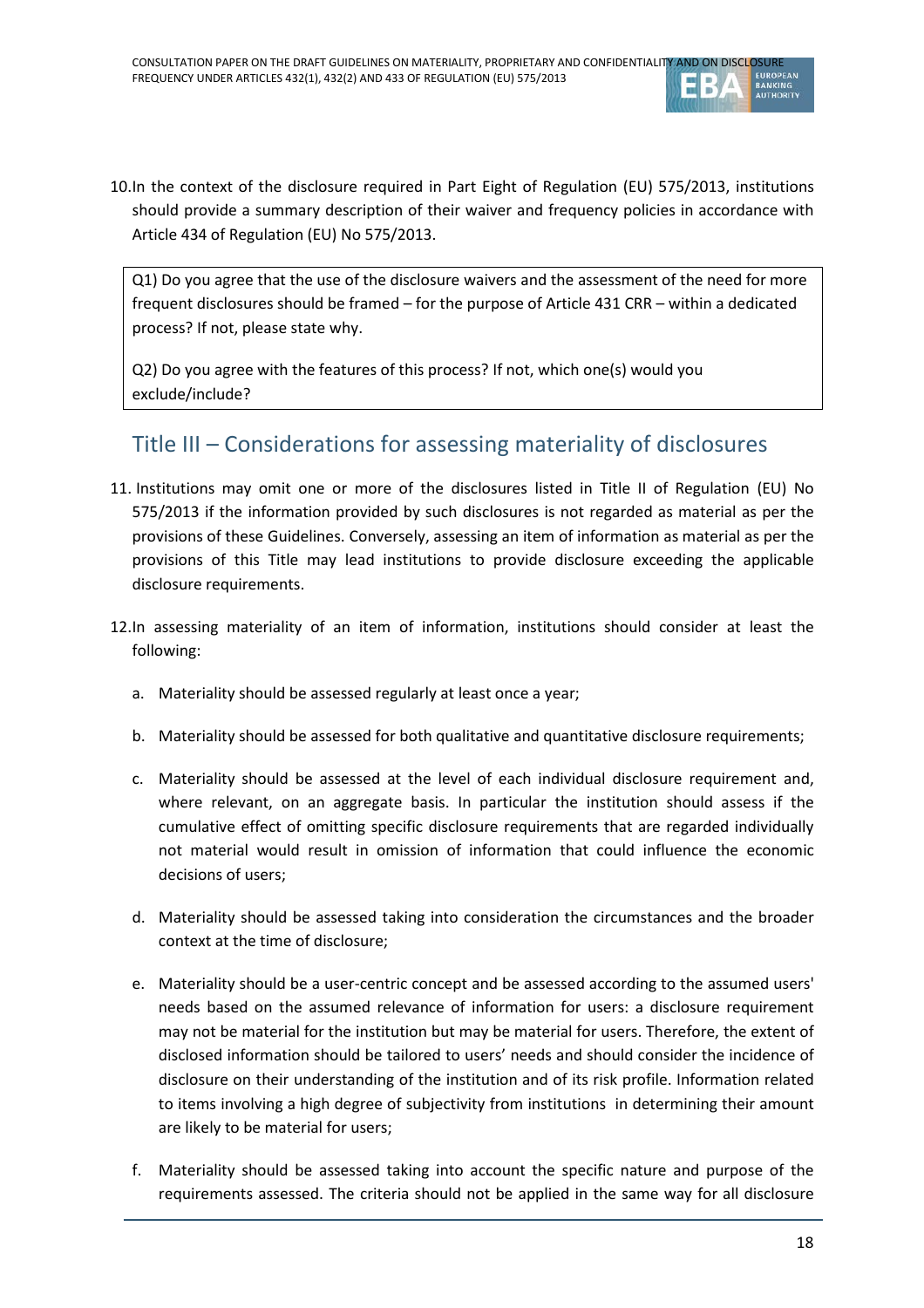

requirements. In particular special procedures/indicators different from those used to determine materiality for quantitative disclosures may be needed for qualitative disclosures;

- g. Materiality should be an institution-specific concept. It should depend on the specific characteristics, activities, risks and risk profile of an institution and should not be automatically assessed by reference to the size/scale of the institution, to its relevance on domestic market or to its market share;
- h. Materiality does not depend only on size. Materiality is linked to the quantitative importance in terms of amount and/or qualitative importance in terms of nature of a given piece of information such as exposures or risks, which can be material by nature or size. An assessment of materiality only based on quantitative approaches or materiality thresholds should not be generally deemed as appropriate for disclosures;
- i. Materiality should be a dynamic concept: materiality depends on the context of disclosures and may therefore be applied differently to different disclosures over time depending on the evolution of risks. In particular, institutions should consider the risks/business activities to which they are or might become exposed. Ad hoc re-assessments of materiality as risks evolve or circumstances change may result in variety in the types and extent of disclosures over time.
- 13.Additional considerations may be taken into account by institutions when they are considered as plausible and objectively reasonable.
- 14.Assessing materiality should be a matter of judgment by relevant risk functions, informed by relevant criteria and indicators. When implementing paragraph 12 to assess the materiality of an item of information, institutions should pay particular attention to the following criteria:
	- a. institution's business model and long-term strategy;
	- b. influence of the economic and political environment;
	- c. size, expressed in share of regulatory, financial or profitability metrics or aggregates or via a nominal amount, of the item of information or element (risk, exposure) to which the information is related and for which materiality is assessed;
	- d. influence of the element to which an item of information is related on the development of total risk exposures (expressed in particular in terms of amounts of exposures or amount of RWA) or the overall risk profile of the institution;
	- e. relevance of the item of information to understand the current risks and solvency of the entity and their trend, considering that the omission should not mask a trend in the evolution of risks from previous period;
	- f. amplitude of change of the element to which an item of information is related compared to previous year;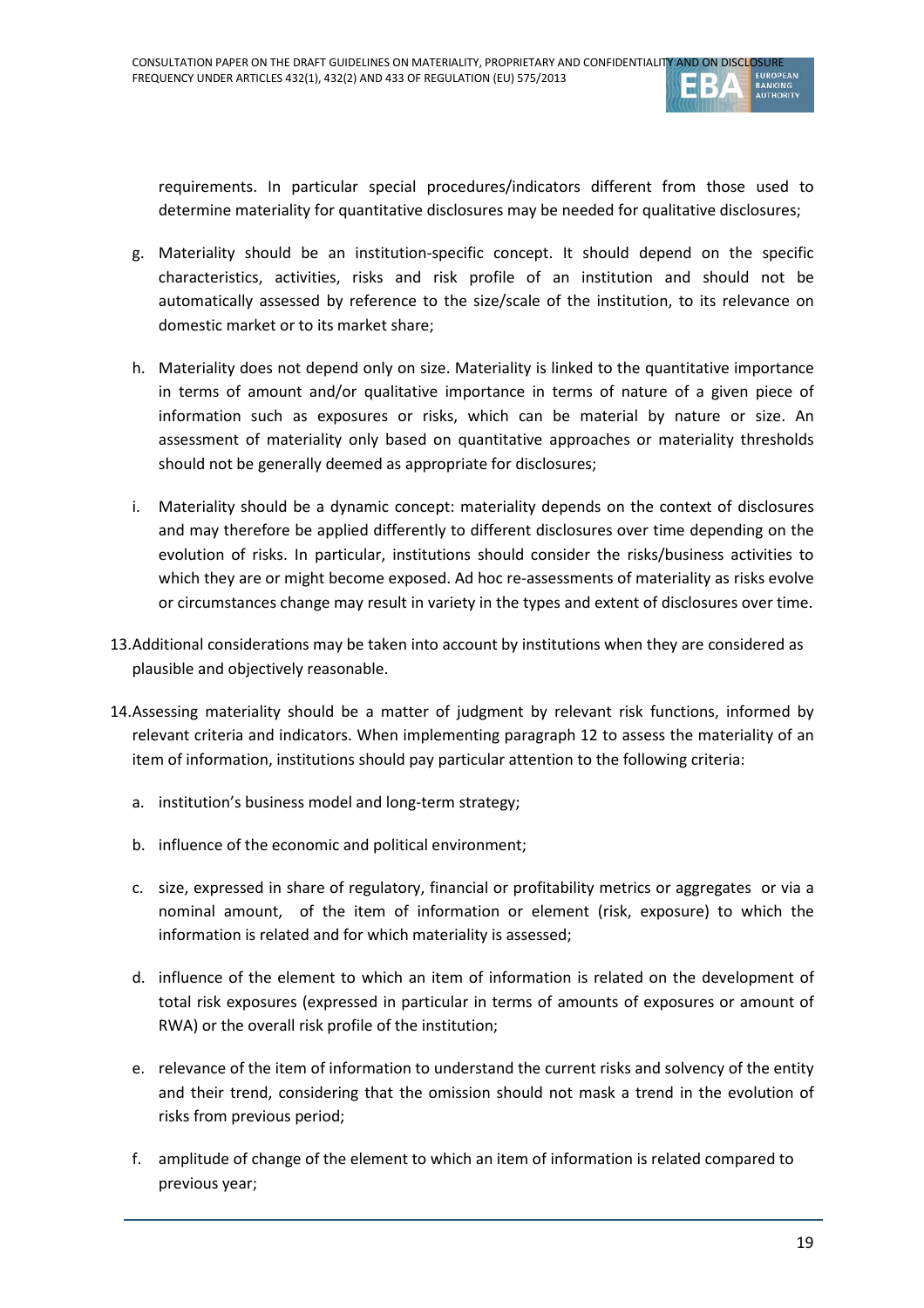

g. relation of the information to recent developments in risks and disclosure needs, as well as to market practices regarding disclosures.

Q3) Should the guidelines be developed more on what is expected from institutions when an item of information is assessed as material?

Q4) Do you agree with the principles and indicators to be considered in the assessment of materiality? Which additional principles or indicators, if any, would you like to see considered?

# Title IV – Considerations for assessing the proprietary or confidential nature of disclosure

- 15.In assessing the proprietary nature of an item of information, institutions should take into account the following:
	- a. Cases where information is assessed as proprietary should be exceptional and related to information of such an importance that their disclosure might drastically impact the institution forthcoming results or fundamentally negatively affect the institution competitive position. In addition to information on products and systems that, if shared with competitors, would render the institution's investments in these less valuable, proprietary information may relate to competitively significant operational conditions or business circumstances;
	- b. A general risk of a potential weakening of competiveness due to disclosure should not be seen, alone, as sufficient for avoiding disclosure. Specific reasoning should be available and should be based on an analysis of the effect of disclosure of proprietary information: institutions should identify specifically to what extent the disclosure of information would weaken their competitiveness and document the impact of disclosure;
	- c. The disclosure waiver related to proprietary information should not be used to avoid disclosing information which would disadvantage the institution in the market because the information reflects an unfavourable risk profile;
	- d. Undermining of competitive position should be appreciated for instance in terms of size, extent of business and area of activity. Institutions should justify how the disclosure of such information would provide too much insight into their business structure.
- 16. In assessing the confidential nature of an item of information, institutions should take into account the following:
	- a. Cases where information is assessed as confidential should be exceptional. In particular, the name of counterparties, especially in cases where the counterparties of an institution are concentrated among a low number of market players, is an example of confidential information allowed not to be disclosed;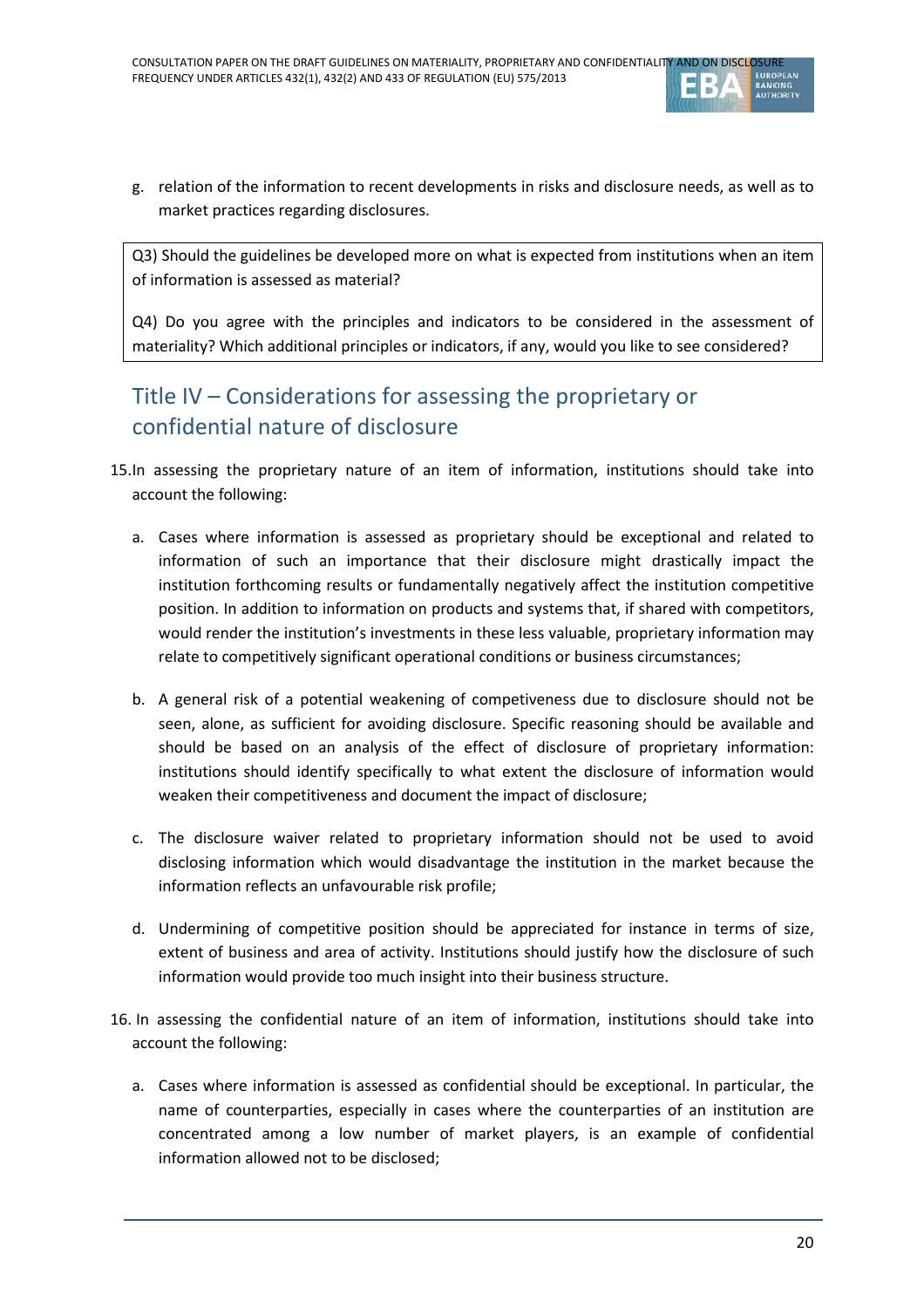

b. A general reference to confidentiality is not a sufficient reason for avoiding disclosure: institutions should identify specifically via legal analysis in what extent the disclosure of a specific information would affect the rights of their customers or counterparties or would constitute a breach of legally established confidentiality obligations.

Q5) Do you agree with the elements to be considered in the assessment of confidentiality or proprietary? Which additional element, if any, would you like to see considered?

# Title V – Considerations regarding the need to assess disclosure of information more frequently than annually

- 17.Institutions should assess the need for them to disclose some or all information required by Titles II and III in Part Eight of Regulation 575/2013 more frequently than annually in light of the criteria specified by the said Article and in accordance with the process described in Title II of these Guidelines.
- 18.Institutions should especially assess their need to publish information more frequently than annually when one of the following indicators applies to them:
	- a. The institution is one of the three largest institutions in its home Member State;
	- b. The institution's consolidated assets are in excess of €30 billion;
	- c. The institution's 4 year average of total assets is in excess of 20% of the 4 year average of its home Member State's GDP;
	- d. The institution has consolidated exposures as per Article 429 of Regulation 575/2013 exceeding € 200 billion or the equivalent in foreign currency using the reference exchange rate published by the ECB applicable at the financial year-end.

Q6) Do you agree with the indicators in paragraphs 18 that should lead institutions to assess their need to disclose information more frequently? If not, which alternative indicators would you suggest?

# Title VI – Disclosures to be provided by institutions when applying the disclosure waivers

- 19.When an institution decides not to disclose an item of information on the basis of this item not being material it should:
	- a. state clearly the item of information which is not disclosed by reference to the specific provision of the Regulation (EU) No 575/2013;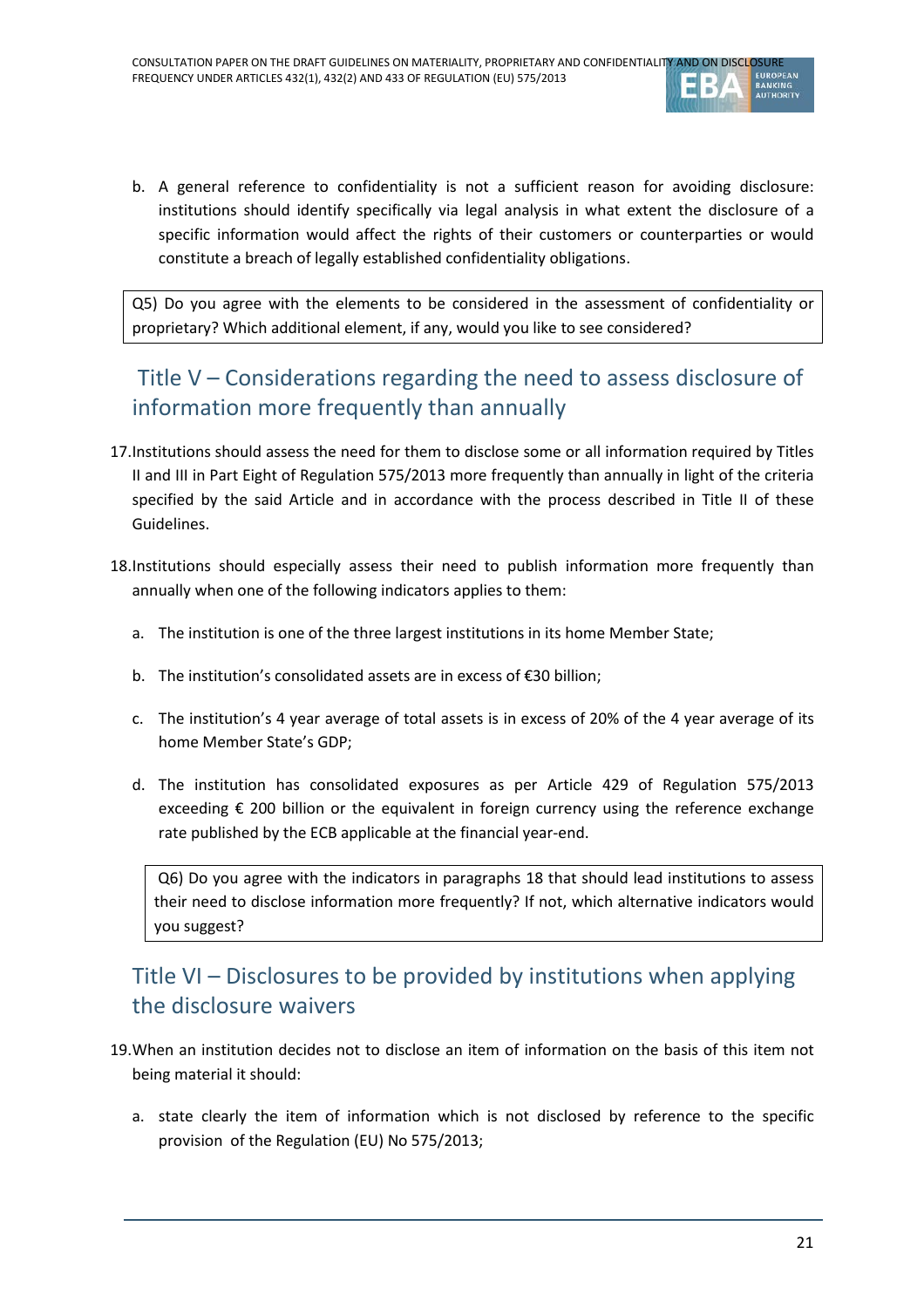

- b. give reasoning for its non-disclosure on the basis of its own waiver policy drafted in accordance with Title II of these Guidelines. The reasoning should be in line with Title III of these Guidelines;
- c. provide more general or aggregate information, including if relevant quantitative information, on the non-disclosed separate items of information (in particular, if a breakdown of exposure is required and the institution chooses not to provide it due to materiality reasons, it should nevertheless provide the aggregate exposure amount).
- 20.In cases where information is assessed as proprietary or confidential in accordance with the process described in Title II, and having considered the relevant elements listed in Title IV, institutions should provide the following information:
	- a. the type of information or the disclosure requirement that is considered as proprietary or confidential according to the final decision reached at the end of the process;
	- b. the reasoning for non-disclosure, i.e. what justifies the information being classified as proprietary or confidential;
	- c. more general information about the subject matter of the disclosure requirement. This general information should be disclosed using methods that allow suitable disclosure while at the same time respecting confidentiality or proprietary concerns (non-disclosure of the name of individual clients, appropriate level of aggregation).
- 21. Information and explanations disclosed after the use of the proprietary and confidentiality waiver should remain sufficient for users' proper understanding of developments of risks during the period under review. The use of waiver could lead to the application of aggregation and/or anonymizing techniques to allow for the disclosure of meaningful information despite confidentiality or proprietary concerns.
- 22.Institutions may provide information in this Title either directly in the different risk sections of the medium referred to in Article 434 of Regulation (EU) No 575/2013 or in a single location within this medium.

Q7) Do you agree that transparency should be provided on the implementation of the process and on the use of the waivers when this use leads to non-disclosure of information required by Regulation (EU) No 575/2013? If not, why?

Q8) Do you agree that information listed in paragraph 19 should be provided in case disclosures are omitted due to immateriality reasons? If not, why? Do you agree the provision of this information allow for an optimal degree of transparency regarding the use of the materiality waiver? If not, which additional information should be provided?

Q9) What other techniques, if any, would you use to allow for the disclosure of meaningful information despite concerns about confidentiality or proprietary?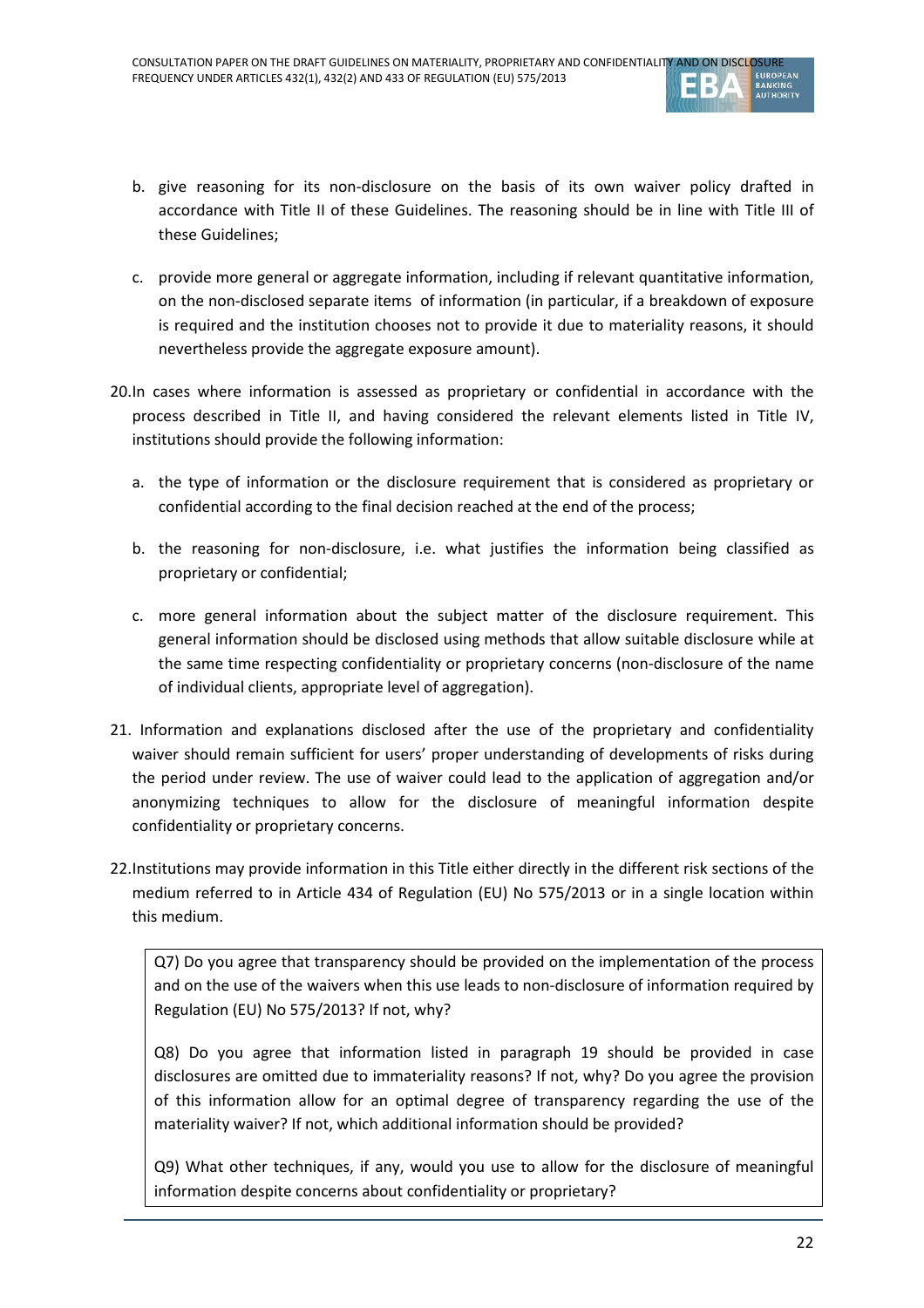

## Title VII - Disclosures to be provided more frequently than annually

- 23.Institutions meeting one of the indicators specified in paragraph 18 should pay particular attention to the possible need to provide the following information more frequently than annually:
	- a. information on own-funds and relevant ratios as required by Article 437 and Article 492 as applicable of Regulation (EU) 575/2013, especially the following information, as defined in the appropriate rows of Annexes IV and V of Commission Implementing Regulation (EU) No 1423/2013 of 20 December 2013:
		- o Total amount of Common Equity Tier 1 capital, as in rows 6 and 29;
		- o Total amount of Additional Tier 1, as in rows 36 and 44;
		- o Total amount of Tier 1 capital, as in row 45;
		- o Total amount of Tier 2 capital, as in rows 51 and 58;
		- o Total amount of capital, as in row 59;
		- o Total regulatory adjustments to each capital aggregate, as in rows 28, 43 and 57;
		- o Common Equity Tier 1 ratio, as in row 61;
		- o Tier 1 ratio, as in row 62;
		- o Total capital ratio, as in row 63.
	- b. information on capital requirements as required by Article 438 of Regulation (EU) 575/2013, especially the amounts of risk-weighted assets and capital requirements by type of risks specified in Article 92 of the same Regulation;
	- c. information on leverage ratio as required by Article 451 of Regulation (EU) 575/2013, especially the following information, as defined in the appropriate rows of Annex I and II of the Draft ITS on Disclosure for Leverage Ratio under Article 451(2) of Regulation (EU) 575/2013:
		- o amount of Tier 1 capital used as a numerator as in row 20, with the specification required in row EU-23;
		- o amount of total exposure used as a denominator as in row 21;
		- o resulting leverage ratio as in rows 22 and EU-22a if applicable.
	- d. information on risk exposures, especially quantitative information on internal models as required by Article 452 d), e) and f) of Regulation (EU) 575/2013 separately for exposures for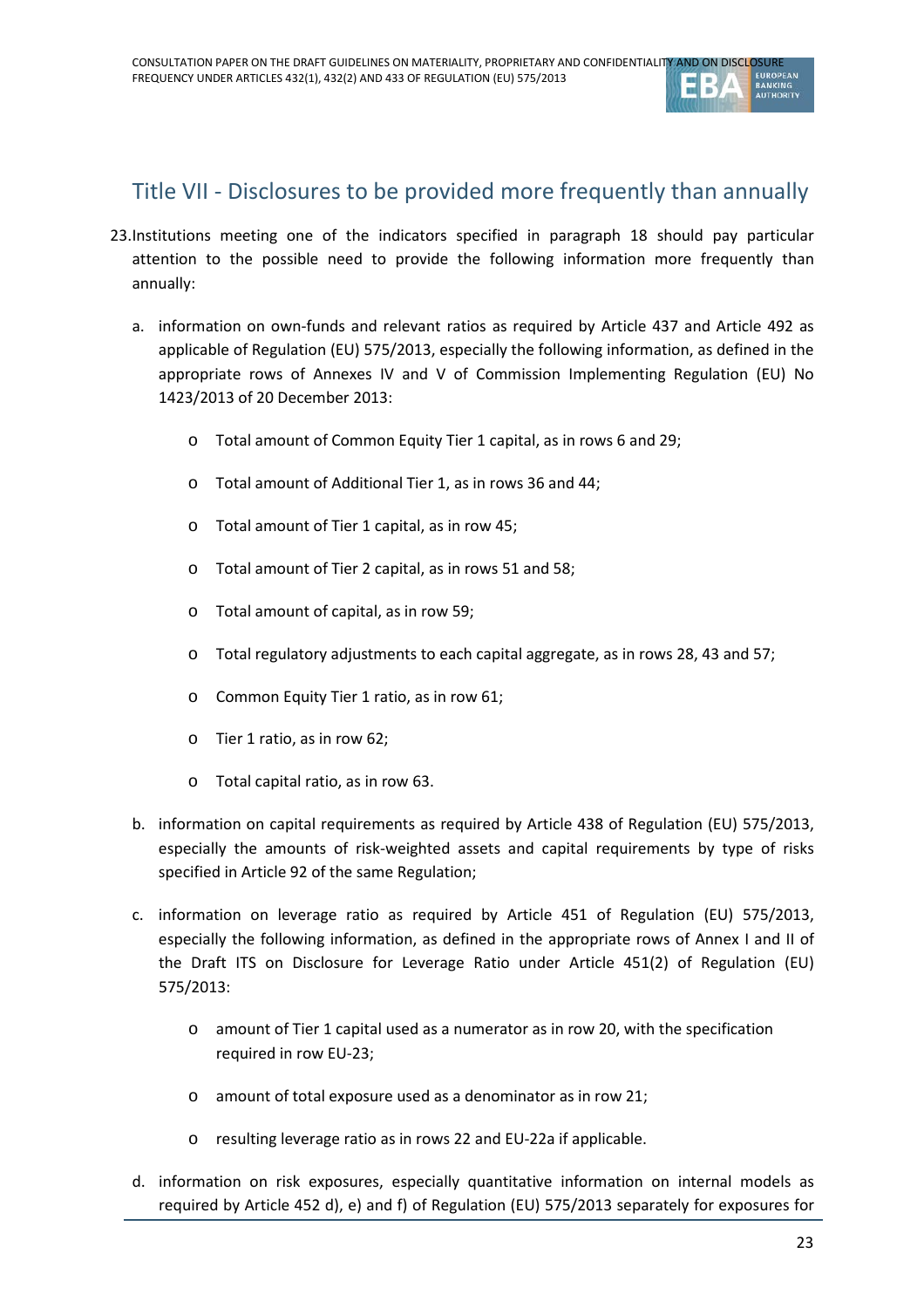

which institutions use own estimates of LGDs or conversion factors for the calculation of riskweighted exposure amounts and for exposures for which they do not use such estimates;

- e. information on other items prone to rapid changes and on those items covered by Part Eight of Regulation (EU) 575/2013 that have experienced material changes as per Article 432(1) and these Guidelines during the reporting period.
- 24.Institutions should provide additional interim information to those listed in paragraph 23 when the result of their assessment for the need to provide disclosures in Part Eight of Regulation (EU) 575/2013 more frequently than annually shows that this additional information is necessary to convey their comprehensive risk profile to market participants.
- 25.Interim information disclosed by institutions in accordance with paragraph 23 and paragraph 24 according to the frequency in paragraph 26 should be consistent and comparable over time.
- 26.The frequency of disclosure should depend on the criteria in paragraph 18 that institutions which shall comply with the obligations laid down in Part Eight of Regulation (EU) 575/2013 meet:
	- a. Institutions meeting the indicator in point d) of paragraph 18 should pay particular attention to the possible need for disclosing:
		- o information listed in points a) to c) and e) of paragraph 23 on a quarterly basis;
		- o information listed in point d) of paragraph 23 at least on a semi-annual basis;
		- o the full set of information required by Commission Implementing Regulation (EU) 1423/2013 and the Draft ITS on Disclosure for Leverage Ratio under Article 451(2) of Regulation (EU) 575/2013RTS on a semi-annual basis.
	- b. Institutions meeting one of the indicators listed in points a) to c) of paragraph 18 should pay particular attention to the possible need for disclosing information listed in points a) to e) of paragraph 23 on a semi-annual basis.
- 27.Information listed in points a) and c) of paragraph 23 should be disclosed following the formats specified in Commission Implementing Regulation (EU) 1423/2013 and the Draft ITS on Disclosure for Leverage Ratio under Article 451(2) of Regulation (EU) 575/2013.
- 28.Information in paragraph 23 should be published in conjunction with the date of publication of the interim financial statements or information, as applicable, and provisions in Article 434 of Regulation (EU) No 575/2013 should apply mutatis mutandis to information in paragraph 23.
- 29.When institutions meeting at least one of the indicators listed in paragraph 18 choose not to provide more frequently than annually one or some of the disclosures listed in paragraph 23 they should state this fact at least in the annual release of the document containing the disclosures required by Part Eight of Regulation (EU) 575/2013 and inform on how they have made their decision.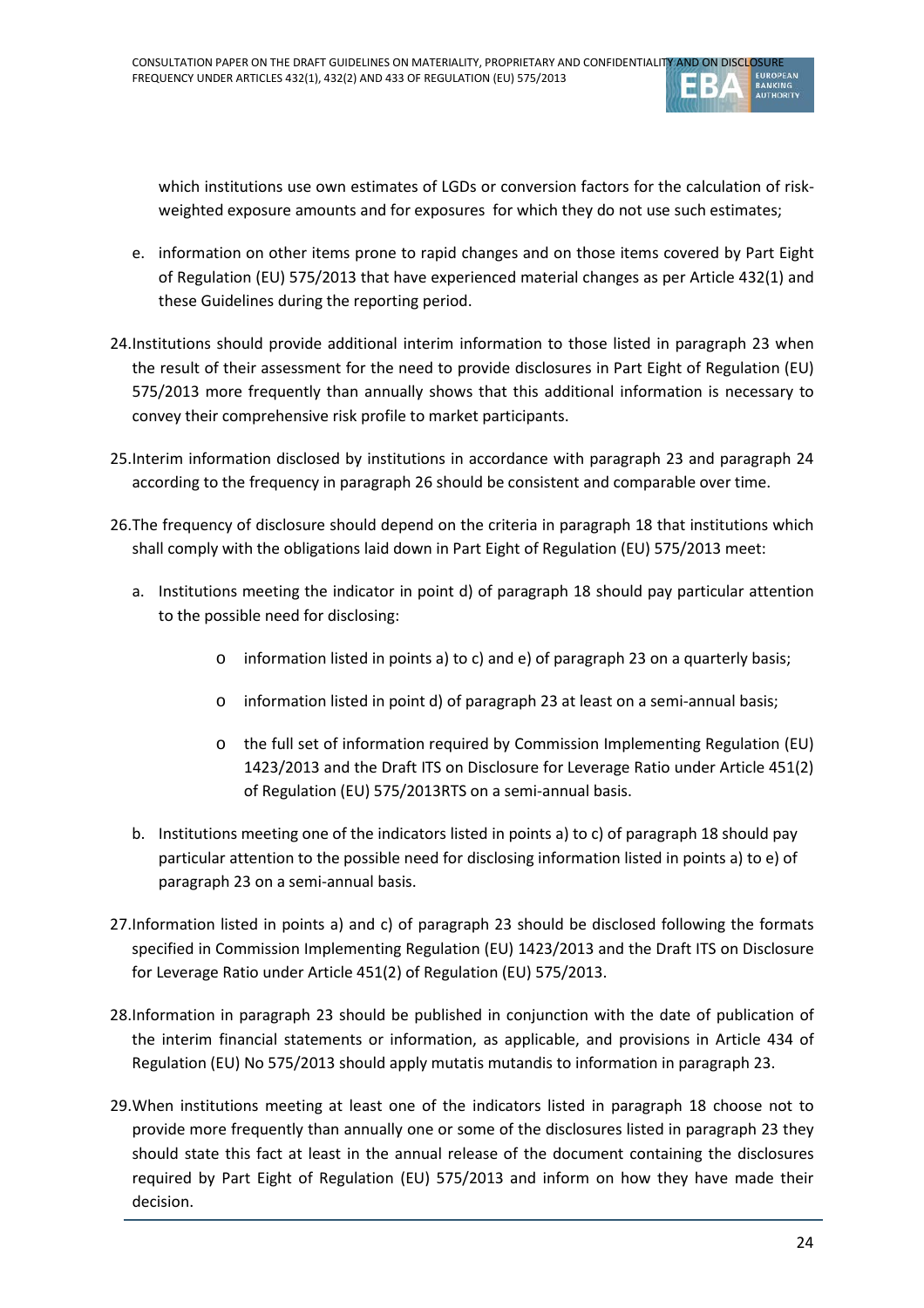

Q10) Do you agree with the list of information that institutions should assess whether to disclose more frequently than annually? If not, what type of information would you include in or exclude from this list?

Q11) Do you agree with the suggested frequency of disclosure for the different institutions meeting the different indicators specified in paragraph 18? If not, which alternative frequency would you suggest?

## Title VIII- Final Provisions and Implementation

- 30. These Guidelines are to be complied with from January  $1<sup>st</sup>$ , 2015.
- 31.From January  $1<sup>st</sup>$ , 2015 institutions should provide a statement informing about the implementation of these Guidelines in the medium containing the disclosures required by Part Eight of Regulation (EU) 575/2013.

Q12) Do you agree with the proposed implementation date? If not, which alternative date would you suggest?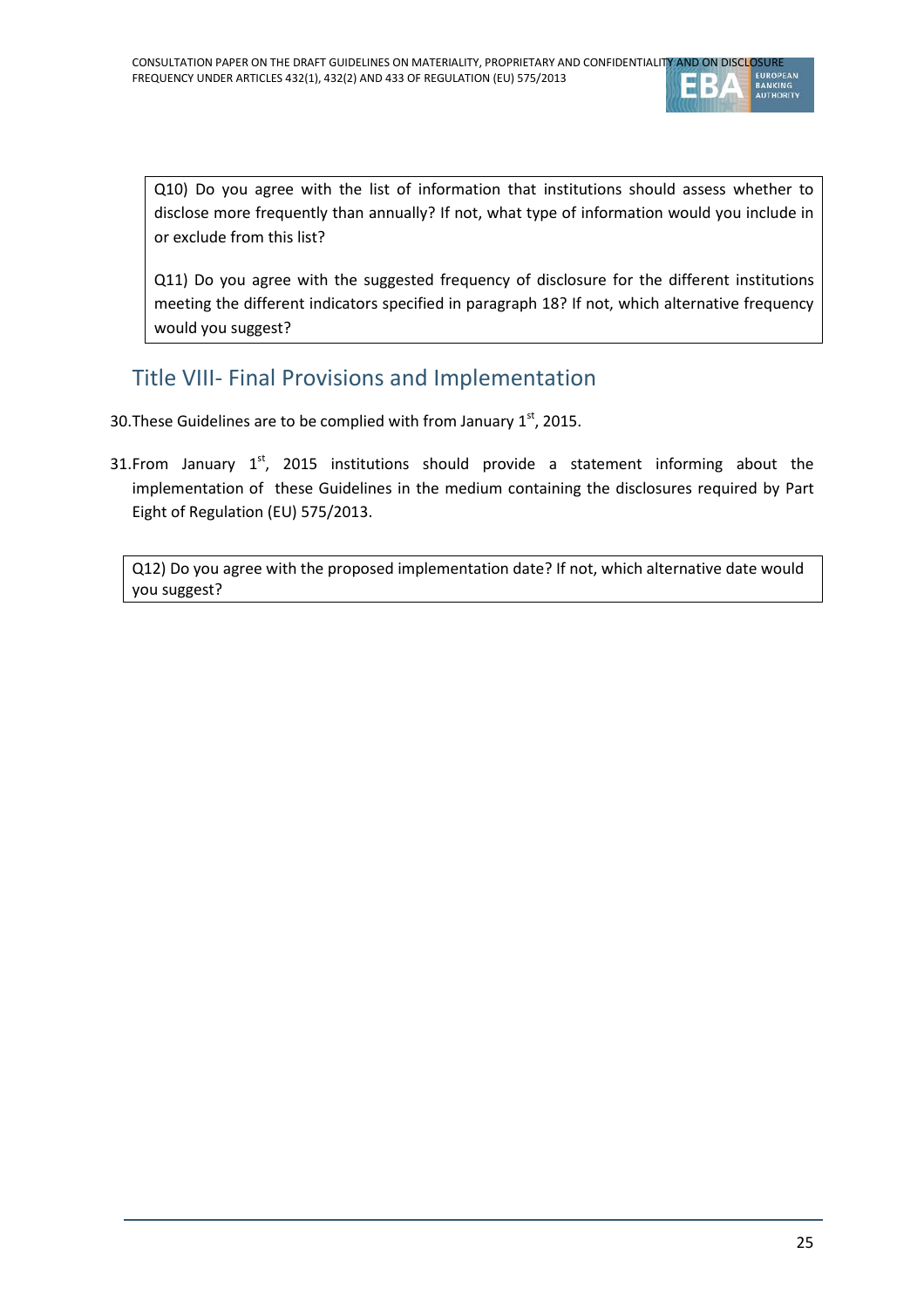

# 5. Accompanying documents

# 5.1 Draft Impact Assessment

#### Introduction

Article 432(1)-(2) of Regulation (EU) No 575/2013 (CRR) requires the EBA to develop guidelines (GLs) on how institutions have to apply materiality in relation to the disclosure requirements of Title II and proprietary and confidentiality in relation to the disclosure requirements of Titles II and III. Article 433 of the CRR requires the EBA to develop guidelines on institutions assessing more frequent disclosures of Titles II and III.

As per Article 16(2) of the EBA regulation (Regulation (EU) No 1093/2010 of the European Parliament and of the Council), any guidelines developed by the EBA – when submitted to the EU Commission for adoption - shall be accompanied by an Impact Assessment (IA) annex which analyses 'the potential related costs and benefits'. Such annex shall provide the reader with an overview of the findings as regards the problem identification, the options identified to remove the problem and their potential impacts.

This annex presents the impact assessment with cost-benefit analysis of the provisions included in the GLs described in this Consultation Paper. Given the nature of the study, the IA is high level and mostly qualitative in nature.

#### Problem definition

The section identifies the problems that the GLs aim to address. The major problems that the GLs aim to address are:

 **Market failure in the form of the impairment of market discipline due to asymmetric information**: perfect information is a situation in which rational agents have all the relevant information before taking an action. Markets are said to be efficient when market participants have perfect information and perfect information is a necessary condition for markets to operate efficiently. Market discipline is in operation when the actions of the rationally behaved market participants encourage institutions to satisfy demands by market participants by adjusting risk management strategies and to send signals about their risk profile to other market participants.

In the context of an institution-stakeholder relationship, the problem of information asymmetry arises when institutions have access to information but the same information is not accessible by the stakeholders. The problem of asymmetric information is particularly apparent in the fields of solvency, risks and risk exposure of institutions,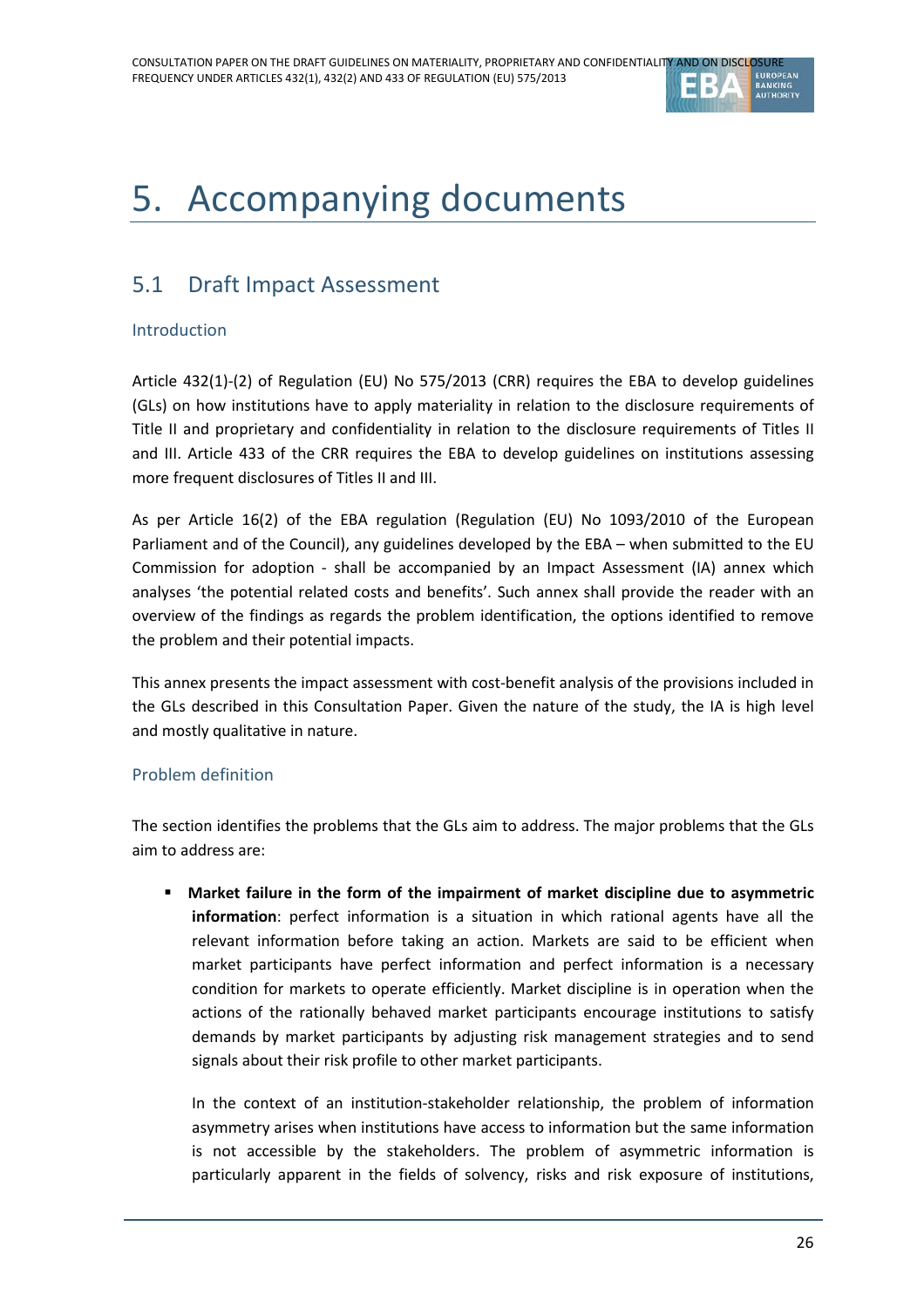

especially when institutions use internal models. To mitigate this issue, the regulatory framework details information to be disclosed by institutions.

The current regulatory framework nevertheless also allows for institutions to choose not to disclose information that they deem not material, proprietary or confidential (disclosure waivers). The application of waivers also generates the problem of asymmetric information because the reason behind the application may not be available and may not be transparent to stakeholders.

Markets fail when asymmetric information occurs. In the current example, market failure is caused by the failure of market discipline.

 **Variations in interpretation and implementation across EU Member States and institutions**: the CRR provides institutions with definitions of materiality, proprietary and confidentiality regarding disclosures. However, these definitions leave great room for interpretation when deciding whether or not to disclose particular information. Varying practices among institutions has led some stakeholders to require guidance from authorities, especially regarding the concept of materiality. $11$ 

The differences in practices across EU Member States may create an uneven playing field in the EU banking sector. For example, two institutions with the same risk profile located in two different jurisdictions can be treated differently by market participants if the use of disclosure waivers is not consistent between jurisdictions.

**Lack of transparency and uncertainty for stakeholders:** institutions have great flexibility in the implementation of waivers. This flexibility and sometimes the lack of transparency as regards application may create uncertainty for stakeholders.

The same market imperfections are also valid for disclosure frequency. Institutions have more knowledge than market participants on the need to disclose information more frequently than annually. The situation may create an asymmetry of information and impair market discipline. The source of the impairment may also be caused by i) varying practices across institutions and ii) different provisions introduced by National Competent Authorities (NCAs) in their jurisdictions (although prior to 1 January 2014 most NCAs did not require disclosure more frequently than annually).<sup>[12](#page-26-1)</sup> Different institutional practices<sup>[13](#page-26-2)</sup> combined with a general lack of transparency on how institutions decide (or not) to provide CRR disclosures more frequently than annually exacerbates the problem of asymmetric information and that of market discipline.

 $\overline{a}$ 

<span id="page-26-0"></span><sup>&</sup>lt;sup>11</sup> See for instance IASB Discussion Forum on Financial Reporting Disclosures - Feedback Statement< http://www.ifrs.org/Alerts/PressRelease/Documents/2013/Feedback-Statement-Discussion-Forum-Financial-Reporting-Disclosure-May-2013.pdf> and ESMA Consultation Paper *Consideration of Materiality in Financial Statements* (2011< [http://www.esma.europa.eu/system/files/2011\\_373\\_.pdf>](http://www.esma.europa.eu/system/files/2011_373_.pdf), its feedback statement (2012) < http://www.esma.europa.eu/system/files/2012\_525.pdf> and the summary of its roundtable < [http://www.esma.europa.eu/system/files/2013-218.pdf>](http://www.esma.europa.eu/system/files/2013-218.pdf)

<span id="page-26-2"></span><span id="page-26-1"></span><sup>&</sup>lt;sup>12</sup> Follow-up review of banks' transparency in their 2012 Pillar 3 reports <http://www.eba.europa.eu/documents/10180/16145/Follow-up+report+on+Pillar+3+disclosures.pdf> reports<http://www.eba.europa.eu/documents/10180/16145/Follow-up+report+on+Pillar+3+disclosures.pdf>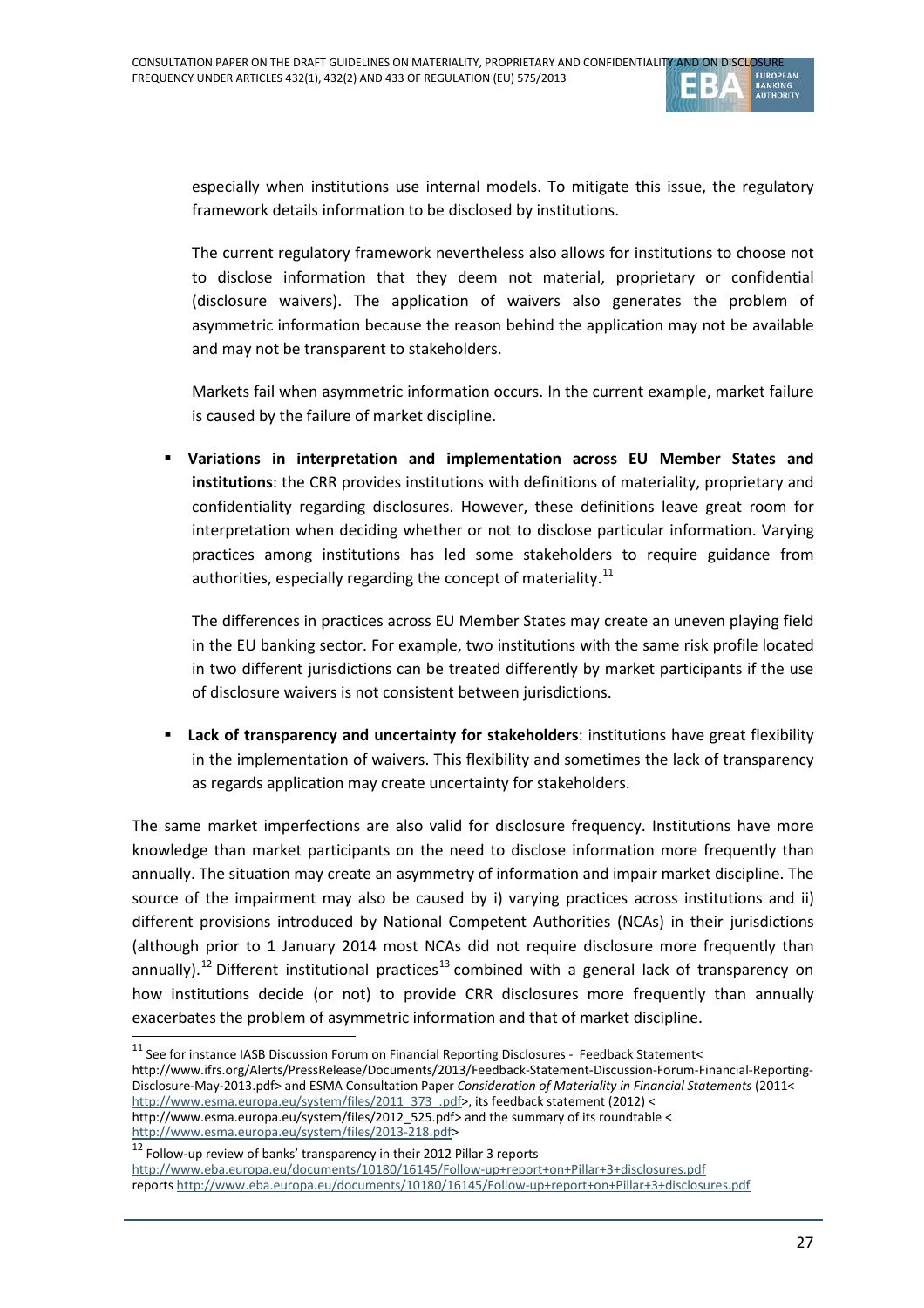

#### [Table 1](#page-27-0) presents a summary of the identified problems and the major drivers behind them.

#### <span id="page-27-0"></span>**Table 1 Identified problems and drivers**

| <b>Specific Problems</b>                                                                                                                          | <b>Drivers</b>                                                                                                                                          | <b>Comment</b>                                                                                                                                                                                                                                     |
|---------------------------------------------------------------------------------------------------------------------------------------------------|---------------------------------------------------------------------------------------------------------------------------------------------------------|----------------------------------------------------------------------------------------------------------------------------------------------------------------------------------------------------------------------------------------------------|
| Market failure in the form of the<br>impairment of market discipline                                                                              | Asymmetric information                                                                                                                                  | Institutions have access to set of<br>information to which stakeholders<br>may not have. This is true with<br>respect to the assessment of i)<br>materiality, ii) proprietary and<br>confidentiality, and iii) information<br>disclosure frequency |
| Variations in the interpretation and<br>implementation of materiality,<br>proprietary and confidentiality, and in<br>the frequency of disclosures | CRR defines the concepts in very<br>broad terms                                                                                                         | Lack of more specific criteria gives<br>institutions large room for<br>interpretation and implementation                                                                                                                                           |
| Lack of transparency and uncertainty                                                                                                              | Limited requirements to<br>enforce/ensure transparency for the<br>use of the disclosure waivers and/or<br>the choice of the frequency of<br>disclosures |                                                                                                                                                                                                                                                    |

The specific problems described above may damage stakeholder confidence in the banking sector, which may then lead to more generic and wider issues such as the ineffective functioning of the EU banking sector and consequently that of the internal market.

#### Baseline scenario

The EBA carried out a mapping exercise that identified current practice in terms of guidance beyond what the regulatory framework provides for the materiality, proprietary and confidentiality of information for disclosure. The exercise covered 15 EU and EEA jurisdictions. The mapping exercise summarised is presented in [Table 2](#page-28-0) forms the basis of the baseline scenario.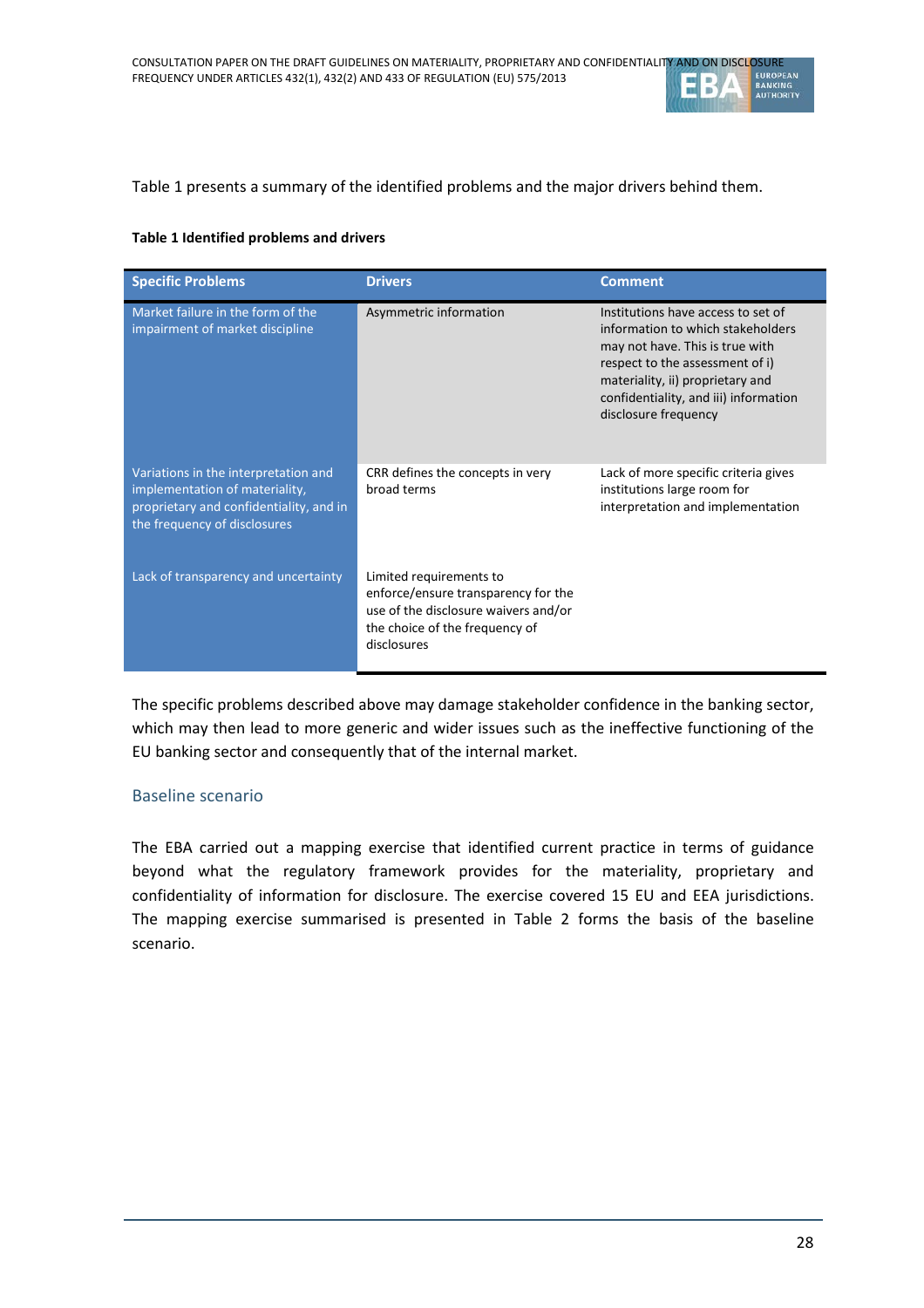| <b>Member</b><br><b>State</b> | <b>Materiality</b>      | Proprietary          | Confidentiality      | <b>Frequency</b> |
|-------------------------------|-------------------------|----------------------|----------------------|------------------|
| <b>AT</b>                     | $(\checkmark)$          | $(\checkmark)$       | $(\checkmark)$       | $\mathsf{X}$     |
| BG                            | $\pmb{\mathsf{X}}$      | X                    | X                    | X                |
| DE                            | $\checkmark$            | $\checkmark$         | $\checkmark$         | $\mathsf{X}$     |
| EL.                           | $\pmb{\mathsf{X}}$      | X                    | X                    | ✓                |
| <b>ES</b>                     | $\mathsf{X}$            | $\mathsf{X}$         | $\mathsf{X}$         | $\vdots$         |
| <b>FR</b>                     | $\pmb{\mathsf{X}}$      | Χ                    | $\mathsf{X}$         | Χ                |
| IS                            | $\mathsf{X}$            | $\mathsf{X}$         | X                    | $\mathsf{X}$     |
| IT                            | $\pmb{\mathsf{X}}$      | Χ                    | $\mathsf{X}$         | ✓                |
| LU                            | $\mathsf{X}$            | $\mathsf{X}$         | $\mathsf{X}$         | $\mathsf{X}$     |
| <b>NO</b>                     | $\overline{\checkmark}$ | $\blacktriangledown$ | $\checkmark$         | $\checkmark$     |
| <b>PL</b>                     | $\mathsf{X}$            | $\ddot{\cdot}$       | $\ddot{\cdot}$       | $\mathsf{X}$     |
| PT                            | ✓                       | X                    | X                    | ✓                |
| SI                            | $\mathsf{X}$            | $\mathsf{X}$         | X                    |                  |
| <b>SK</b>                     | $\mathsf{X}$            | $\blacktriangledown$ | $\blacktriangledown$ | $\checkmark$     |
| UK                            | Χ                       | $\pmb{\mathsf{X}}$   | X                    | X                |

#### <span id="page-28-0"></span>**Table 2 Regulatory framework with relevant provision on materiality, proprietary and confidentiality, and frequency of disclosure**

":" refers to 'no available information'.

 $(\checkmark)$  refers to situations were guidance existed in the past but have been superseded by the CRR

[Table 2](#page-28-0) indicates that most countries have not implemented specific elements on materiality, and/or proprietary and/or confidentiality of information. Note that even though specific provisions for regulatory disclosures do not exist in the jurisdictions, NCAs may have introduced more general practices on these issues in their accounting or auditing standards.

Most countries have not set a higher disclosure frequency, and for those that have, divergences can be observed in (i) the frequencies that have been set, and (ii) the information that is to be provided more frequently.

Objectives of the guidelines

Current GLs have the following objectives:

 **Setting a harmonised yet flexible framework in terms of procedures and rationale for institutions to follow**: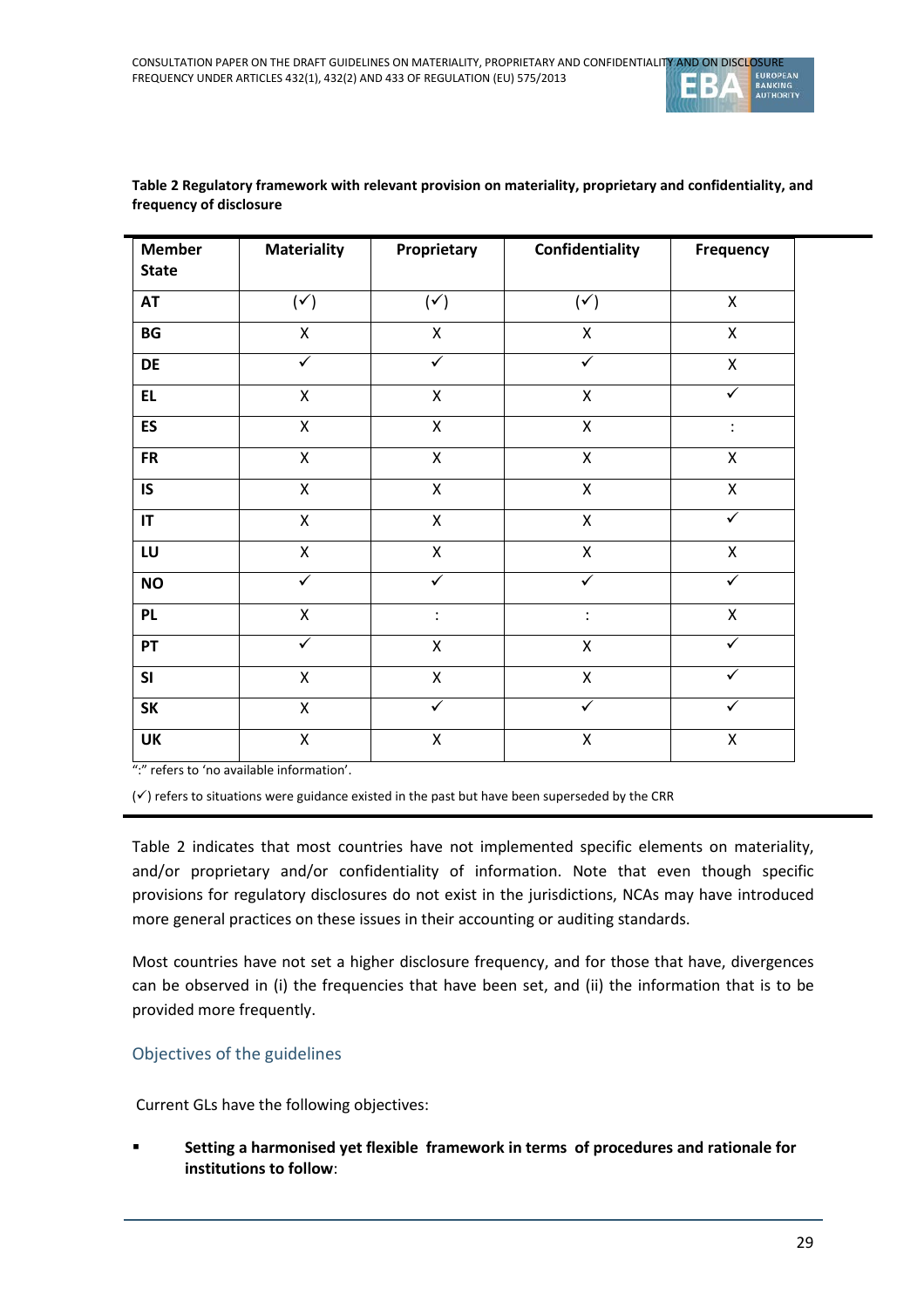

- when they assess information to be material, proprietary or confidential before the disclosure;
- when deciding the level of disclosure frequency, e.g. when the disclosure of information should be on a more frequent basis than annually.

The GLs specify the process that institutions should follow and the elements they should consider when using the disclosure waivers and when they decide (or not) to provide more frequent disclosures. The objective is to reduce the scope for discretionary power to create a common level playing field in the EU banking sector.

### **Increasing transparency on the use of the disclosure waivers and on the provisions for frequency of disclosure**:

The GLs specify disclosure requirements for the use of waivers, e.g. indicators used for the assessment of materiality, and the minimum information that should be considered for disclosure more frequently than annually, should specific indicators be met.

Overall, the GLs are expected to encourage consistent practices and comparable disclosures across EU Member States. In theory, harmonisation should increase stakeholder confidence and allow markets to work more efficiently.

## Technical options

Technical options present the alternative approaches that have been considered in the drafting stage of the GLs and reflect the sections of the document. In line with the problem definition, the following alternative approaches in the development of the GLs were considered:

## a. Options for implementation: materiality, proprietary and confidentiality and disclosure frequency

- **Publicity 1.1.** The introducing specifications for i) the process to be followed for the use of disclosure waivers and ii) the decision on disclosure frequency
- **Publicity 1.2.** Introducing specifications for i) the process to be followed for the use of the disclosure waivers and ii) the decision on disclosure frequency

### b. Options for assessment indicators: materiality, proprietary and confidentiality

- **Dption 2.1**: introducing quantitative parameters/thresholds for institutions to use when assessing materiality, proprietary and confidentiality of an item of information
- **Dption 2.2:** introducing qualitative indicators for institutions to use when assessing materiality, proprietary and confidentiality of an item information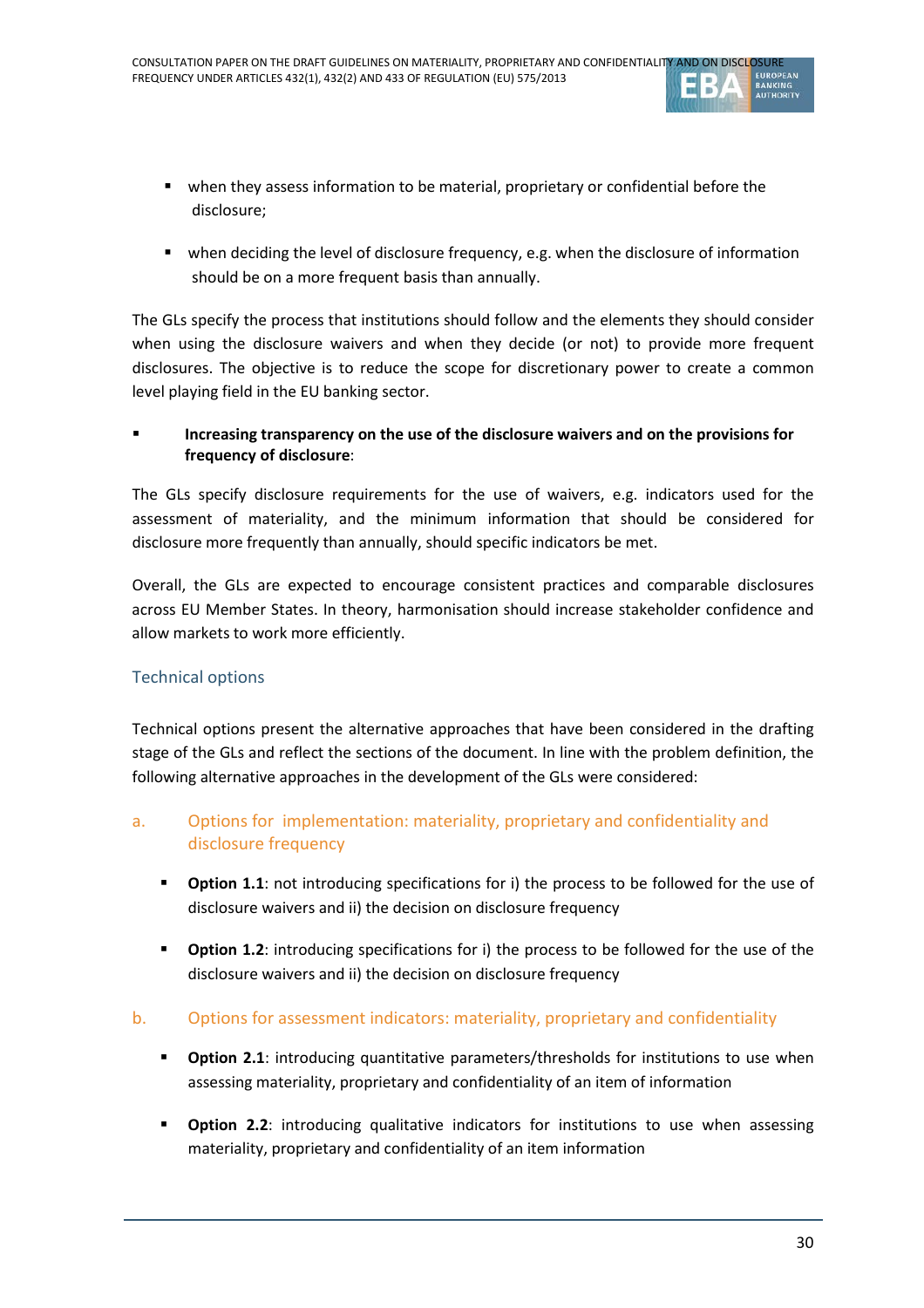

**Dption 2.3**: introducing both qualitative and quantitative indicators and elements to consider for institutions to use when assessing materiality, proprietary and confidentiality of an item of information

### c. Options for the assessment indicators: frequency of disclosure

- **•** Option 3.1a: creating new criteria to help institutions assess the need for information disclosure (related to Part Eight of CRR) more frequently than annually
- **•** Option 3.1b: re-using the already existing criteria that are applied to identify institutions for supervisory activities
- **Dption 3.2a:** only institutions that fall under the scope of Reporting Phase II disclose information on a quarterly basis
- **Option 3.2b:** only institutions that meet the criteria to be included in the GSII denominator sample disclose information on a quarterly basis and institutions meeting the criteria to be included in Reporting Phase II disclose on semi-annual basis

The different technical options have been assessed to select the options that achieve an optimal balance between flexibility and simple, harmonised rules for institutions to follow.

Assessment of the technical options and the preferred set of options

## a. Assessment of the options for the implementation: materiality, proprietary and confidentiality and frequency of disclosure

The options discuss introducing specifications when the institutions assess how (i.e. the procedures through which) it is decided (not) to disclose specific information more frequently or based on concerns regarding materiality, proprietary or confidentiality.

The EBA believes that specifying qualitative criteria and procedures (Option 1.2) achieves the objective of setting a framework in which institutions follow similar procedures and different practices can be comparable.

Option 1.2 may marginally increase the costs for the industry, as institutions should already have a disclosure policy in place to be complemented it by a specific policy on the assessment of disclosure waivers. Nevertheless, an incremental change is expected to be manageable by institutions, especially considering the resulting strengthening of the market.

### b. Assessment of the options on assessment indicators: materiality, proprietary and confidentiality

Option 2.1 suggests quantitative measures and thresholds when institutions decide if they should treat a specific item of information as material, proprietary or confidential. The option suggests that when an institution decides not to disclose particular information, the non-disclosure has to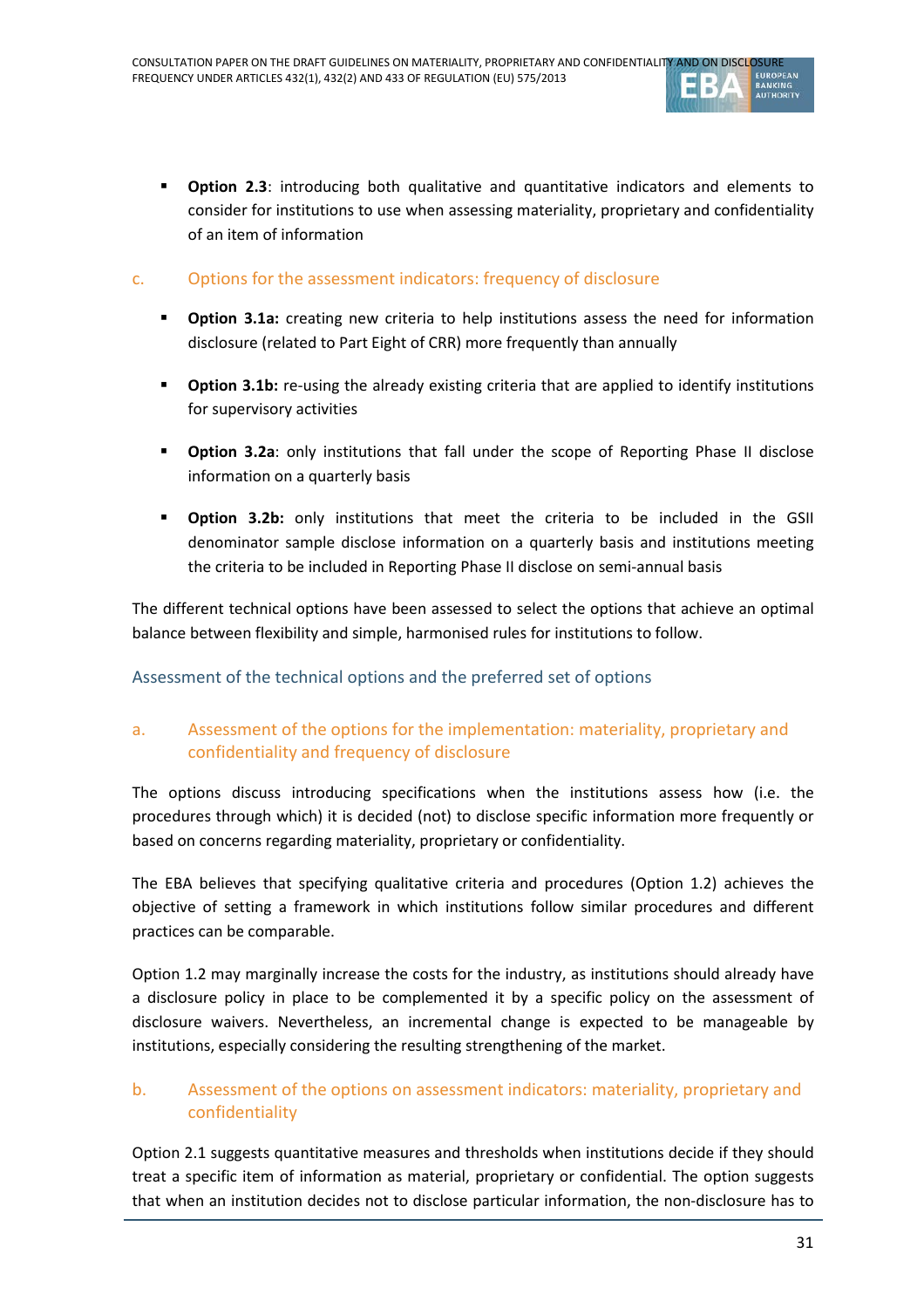

be justified by quantitative criteria and that this justification should be available to stakeholders. For instance, the guidelines could state that institutions need not separately disclose an amount of exposure when it is lower than 3% of their total consolidated exposures.

Nevertheless, this approach has its drawbacks, especially as the variety of institutions and their risk profiles that make it difficult to (i) apply uniform thresholds defined in these GLs to all institutions (which all use their own internal approaches in measuring risks), and (ii) to apply quantitative thresholds to decide about the materiality, and confidential or proprietary nature of all types of information. Therefore, relying on quantitative thresholds only is not an effective and precise benchmark for identifying the materiality, proprietary or confidentiality of information for disclosure.

A similar argument can be presented for Option 2.2 that suggests using only qualitative assessment for materiality of information. It is not realistic to rely solely on quantitative indicators because the objective of achieve comparability and consistency in assessment and implementation cannot be reached. This option would give institutions and NCAs room for interpretation. Besides, qualitative approaches alone may fail to accurately assess the materiality of quantitative information.

Option 2.3 merges the previous options and finds an effective balance between quantitative benchmarks and qualitative assessment to reflect the differences between the characteristics and business models of institutions. Institutions will be able to resort to their own quantitative indicators, but they should always consider the possibility of an item of information being material not only by its size but also by its nature. Option 2.3 is therefore the preferred option.

Costs for the industry and NCAs depend on the indicators implemented by institutions. Under the mandate of the current GLs, institutions will be allowed to continue to use their own assessment tools provided that they comply with the provisions of these GLs. Therefore, the additional costs associated with conducting the assessment according to the specifications in these GLs are not expected to be high.

### c. Assessment of the options on the assessment indicators: frequency of disclosure

The objective of the policy option is to achieve a level playing field and transparency in the disclosure practices of institutions that have a relatively large impact on the EU banking sector while leaving out the smallest institutions, i.e. the net overall benefit from the intervention is positive.

The exercise requires the definition of a set of indicators to specify the disclosures listed in Article 433 CRR. Option 3.1a suggests the development of indicators specific to these GLs, while Option 3.1b suggests the utilisation of already existing indicators in different other frameworks.

Option 3.1a would allow for indicators to be tailored to the specificities of disclosures. Nevertheless, Option 3.1b would allow consistency between those institutions disclosing more often and those that were deemed of sufficient interest by supervisors to be included in specific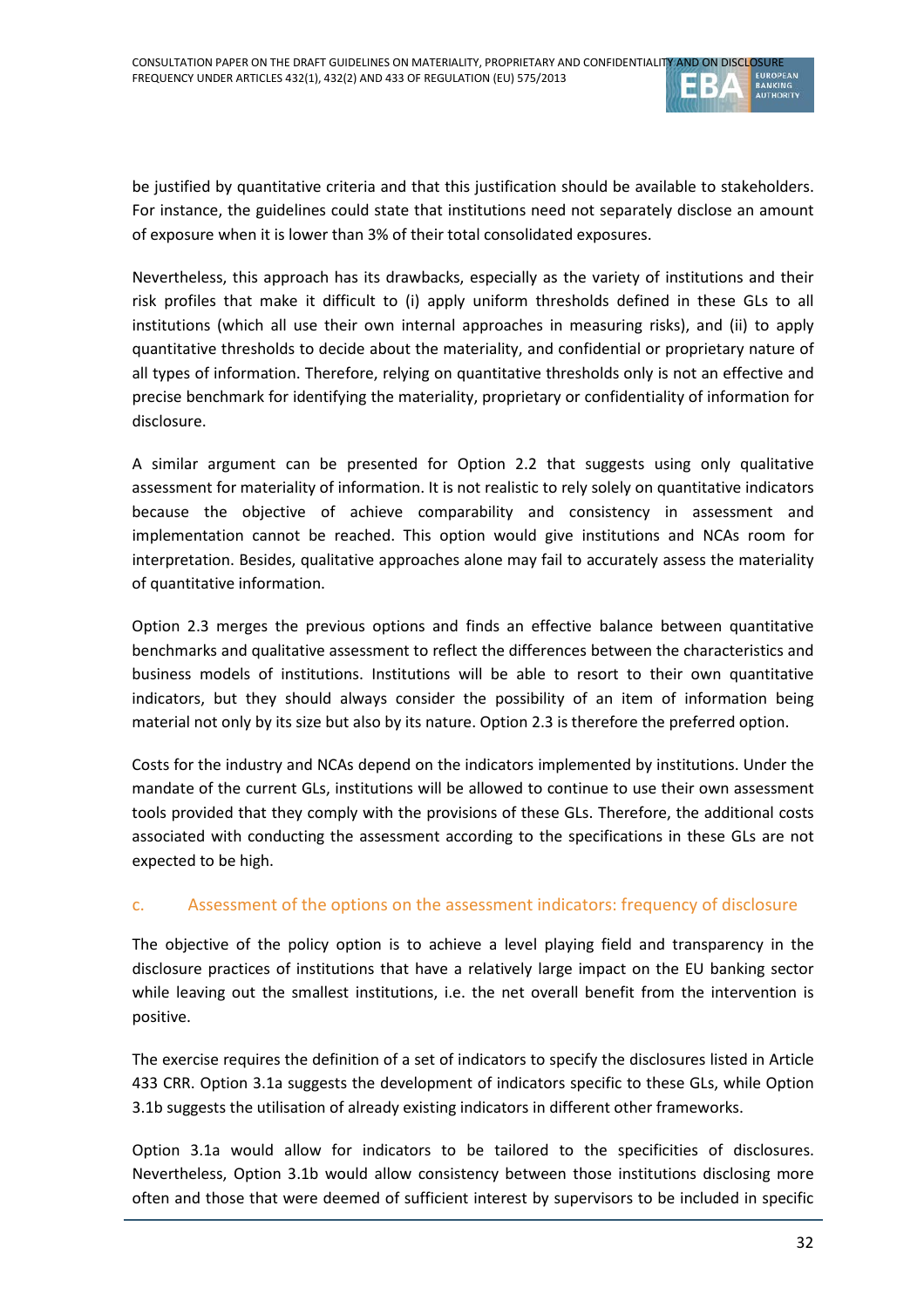

samples. Option 3.1b would also be less costly for institutions and NCAs, as they would not have to monitor an additional set of indicators under the scope of the current GLs. Option 3.1b is therefore the preferred option.

Two options are considered for the existing indicators that should be retained for identifying institutions for which publishing more frequently is advised. Given the importance of institutions covered under Reporting Phase II and the sample for the computation of GSII denominators it is sensible to set criteria that allow for having these institutions disclose more frequently. Nevertheless the disclosure frequency may have to be adapted to the specificities of these two types of institutions.

The EBA observed in its interactions with users a desire appetite to having some Pillar 3 information disclosed more frequently (e.g. quarterly). Option 3.2a would require all institutions that fall under the scope of the Reporting Phase II sample to disclose information on quarterly basis. This would allow for more frequent disclosures by a reasonable sample of significant institutions in the whole EU and in the Euro area.

Option 3.2b would see the frequency of disclosure vary according to the type of institutions considered: institutions included in the sample for Reporting Phase II would disclose on a semiannual basis, while institutions included in the sample used to compute the GSII denominators would provide disclosures on a quarterly basis. It would ensure that all the major institutions disclose more frequently, while having the highest frequency falling only upon the most significant ones.

The remainder of the section presents the quantitative elements in Option 3.2a and Option 3.2b.

The two options provide for quarterly disclosure by institutions that are subject to disclosure requirements in the CRR and meet criteria consistent with those to be included within the Reporting Phase II sample. Option 3.2 limits quarterly disclosures to those institutions that meet criteria consistent with those to be included within the sample used to compute the GSII denominators.

The analysis team looked at the difference between the two options in terms of coverage by quarterly disclosures of total banking assets by jurisdiction.

The analysis team identified and mapped two proxy samples for these options. These samples (the Reporting Phase II and the GSII denominators sample) are considered as proxies since, especially for the former, they include institutions that shall not comply with the obligations laid down in Part Eight of Regulation (EU) No 575/2013, and so will not have to comply with the GLs. Nevertheless, considering the GLs apply criteria that lead to the inclusion of institutions within these samples, they represent the best estimation of the possible maximum coverage of the GLs in terms of institutions.

It turned out that all institutions currently included in the GSII denominators sample are also included in the Reporting Phase II sample at the date of the submission of the current draft. 192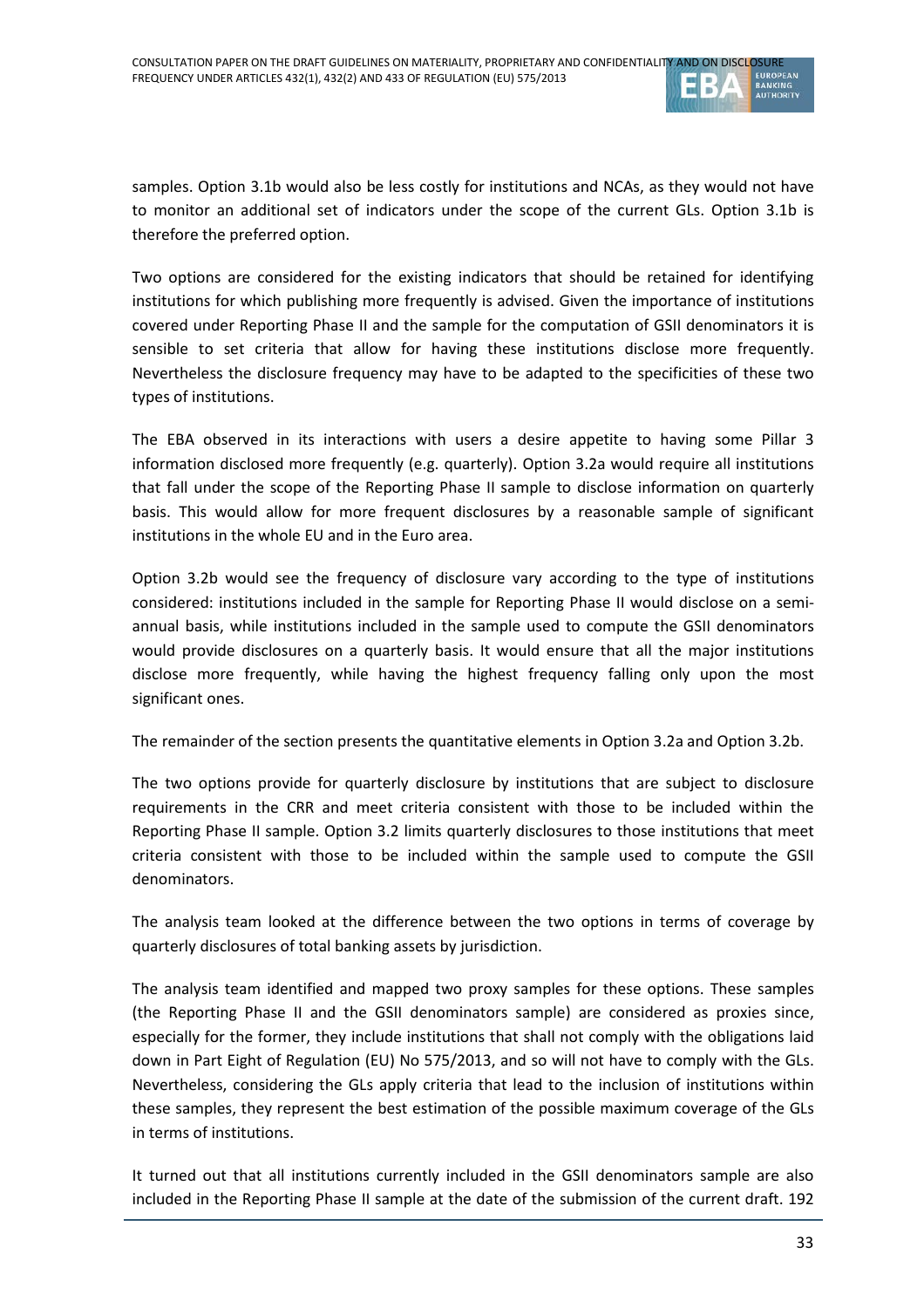institutions in 29 EEA countries were in the Reporting Phase II sample, of which 33 (or 17%) in 10 EEA countries also appear in the GSII denominators sample [\(Figure 1\)](#page-33-0).



<span id="page-33-0"></span>**Figure 1 Number of banks covered in each Member States**

<span id="page-33-1"></span>[Figure 2](#page-33-1) indicates the total number of institutions in EEA states together with the size of banking assets from those institutions that would be covered under each option.

Data have been extracted from different sources (supervisory reporting and institutions' reports for individual data, Consolidated Bank Data for jurisdiction data) and despite appropriate adjustments, minor inconsistencies in the results can arise due to data availability issues, differences in reference dates and differences in scopes and rules of consolidation between the different data sets, especially as regards insurance subsidiaries and Special Purpose Entities.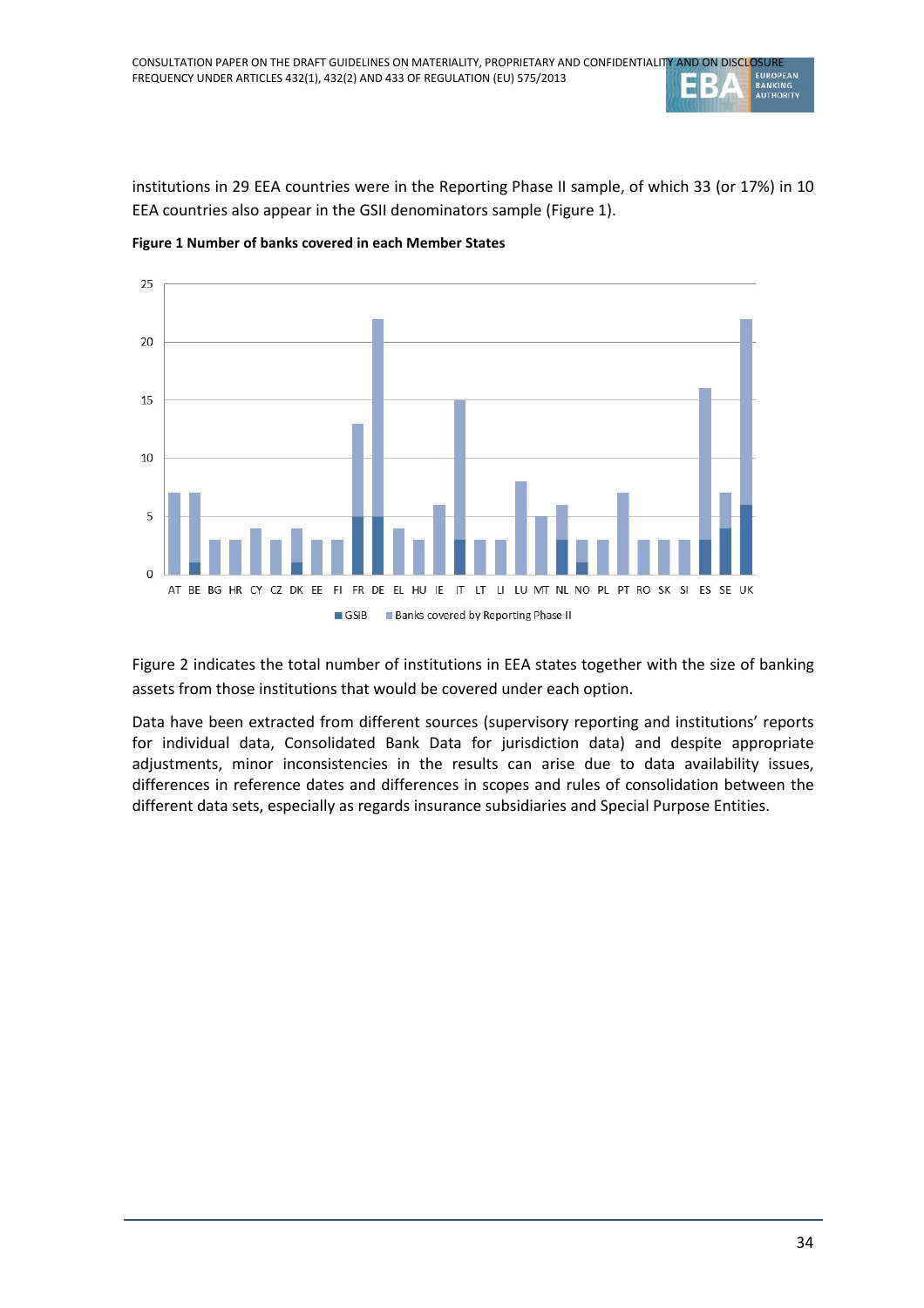

| <b>Member</b><br><b>State</b> | <b>Total number</b><br>of institutions<br>jurisdiction<br>(June 2013) | <b>Value of total</b><br>assets ( $\epsilon$<br>billion, June<br>2013) | <b>Value of total</b><br>assets under<br><b>Reporting</b><br>Phase II (€<br>billion,<br><b>December</b><br>2013) | <b>Share of value</b><br>of assets<br>under Rep.<br>Phase II in<br>total assets<br>(%) | <b>Value of total</b><br>assets under<br><b>GSII</b><br>denominator<br>sample ( $\epsilon$<br>billion,<br><b>December</b><br>2013) | <b>Share of value</b><br>of assets<br>under GSII<br>denominator<br>sample in<br>total assets<br>(%) |
|-------------------------------|-----------------------------------------------------------------------|------------------------------------------------------------------------|------------------------------------------------------------------------------------------------------------------|----------------------------------------------------------------------------------------|------------------------------------------------------------------------------------------------------------------------------------|-----------------------------------------------------------------------------------------------------|
| <b>AT</b>                     | 692                                                                   | 1,125                                                                  | 670                                                                                                              | 59.5                                                                                   | 0                                                                                                                                  | 0.0                                                                                                 |
| BE <sup>*</sup>               | 17                                                                    | 1,025                                                                  | 862                                                                                                              | 84.0                                                                                   | 209                                                                                                                                | 20.3                                                                                                |
| $BG+$                         | 30                                                                    | 43                                                                     | 16                                                                                                               | 36.6                                                                                   | $\boldsymbol{0}$                                                                                                                   | 0.0                                                                                                 |
| $CY^*$                        | 39                                                                    | 77                                                                     | 41                                                                                                               | 53.1                                                                                   | 0                                                                                                                                  | 0.0                                                                                                 |
| $cz^*$                        | 39                                                                    | 172                                                                    | 99                                                                                                               | 57.3                                                                                   | $\boldsymbol{0}$                                                                                                                   | 0.0                                                                                                 |
| DE <sup>*</sup>               | 1,697                                                                 | 7,382                                                                  | 4,433                                                                                                            | 60.1                                                                                   | 3,191                                                                                                                              | 43.2                                                                                                |
| $DK^{\dagger}$                | 90                                                                    | 875                                                                    | 656                                                                                                              | 75.0                                                                                   | 399                                                                                                                                | 46.0                                                                                                |
| EE.                           | 16                                                                    | 20                                                                     | 14                                                                                                               | 67.4                                                                                   | $\pmb{0}$                                                                                                                          | 0.0                                                                                                 |
| EL.                           | 30                                                                    | 379                                                                    | 351                                                                                                              | 93.0                                                                                   | $\mathbf 0$                                                                                                                        | 0.0                                                                                                 |
| $ES^*$                        | 183                                                                   | 3,755                                                                  | 3,097                                                                                                            | 82.4                                                                                   | 2,039                                                                                                                              | 54.3                                                                                                |
| FI.                           | 108                                                                   | 529                                                                    | 419                                                                                                              | 79.1                                                                                   | $\mathbf 0$                                                                                                                        | 0.0                                                                                                 |
| $FR^*$                        | 17                                                                    | 6,739                                                                  | 6,759                                                                                                            | 100.2                                                                                  | 5,843                                                                                                                              | 87.0                                                                                                |
| $HU^{\dagger}$                | 162                                                                   | 107                                                                    | 51                                                                                                               | 48.0                                                                                   | $\boldsymbol{0}$                                                                                                                   | 0.0                                                                                                 |
| $HR^{\ddagger}$               | 33                                                                    | 59                                                                     | 34                                                                                                               | 58.3                                                                                   | $\boldsymbol{0}$                                                                                                                   | 0.0                                                                                                 |
| $IE^{\ast \ddagger}$          | 26                                                                    | 897                                                                    | 827                                                                                                              | 92.3                                                                                   | $\overline{0}$                                                                                                                     | 0.0                                                                                                 |
| $\mathbf{r}^*$                | 60                                                                    | 2,778                                                                  | 2,263                                                                                                            | 81.4                                                                                   | 1,587                                                                                                                              | 57.1                                                                                                |
| LT $^\ddagger$                | 16                                                                    | 22                                                                     | 16                                                                                                               | 72.5                                                                                   | $\boldsymbol{0}$                                                                                                                   | 0.0                                                                                                 |
| LU <sup>*‡</sup>              | 141                                                                   | 757                                                                    | 283                                                                                                              | 37.4                                                                                   | $\boldsymbol{0}$                                                                                                                   | 0.0                                                                                                 |
| $\mathsf{LV}^\ddagger$        | 29                                                                    | 28                                                                     | 13                                                                                                               | 45.0                                                                                   | $\mathbf 0$                                                                                                                        | 0.0                                                                                                 |
| $MT^*$                        | 27                                                                    | 54                                                                     | 15                                                                                                               | 27.3                                                                                   | $\mathbf 0$                                                                                                                        | 0.0                                                                                                 |
| <b>NL</b>                     | 89                                                                    | 2,574                                                                  | 2,106                                                                                                            | 81.9                                                                                   | 1,832                                                                                                                              | 71.1                                                                                                |
| $NO^*$                        | $\ddot{\cdot}$                                                        | $\ddot{\cdot}$                                                         | 376                                                                                                              | 0.0                                                                                    | 286                                                                                                                                | 0.0                                                                                                 |
| $PL^{\ast \ddagger}$          | 639                                                                   | 328                                                                    | 111                                                                                                              | 34.0                                                                                   | $\boldsymbol{0}$                                                                                                                   | 0.0                                                                                                 |
| $PT^*$                        | 110                                                                   | 477                                                                    | 349                                                                                                              | 73.2                                                                                   | $\pmb{0}$                                                                                                                          | 0.0                                                                                                 |
| $RO+$                         | 39                                                                    | 80                                                                     | 32                                                                                                               | 40.1                                                                                   | $\mathbf 0$                                                                                                                        | 0.0                                                                                                 |
| $SE^{\ddagger}$               | 58                                                                    | 1,688                                                                  | 1,406                                                                                                            | 83.3                                                                                   | 1,302                                                                                                                              | 77.1                                                                                                |
| <b>SI</b>                     | 19                                                                    | 48                                                                     | 21                                                                                                               | 45.0                                                                                   | $\boldsymbol{0}$                                                                                                                   | 0.0                                                                                                 |
| SK <sup>*</sup>               | 28                                                                    | 56                                                                     | 31                                                                                                               | 56.0                                                                                   | $\boldsymbol{0}$                                                                                                                   | 0.0                                                                                                 |
| UK <sup>+</sup>               | 177                                                                   | 9,851                                                                  | 8,579                                                                                                            | 87.1                                                                                   | 6,381                                                                                                                              | 65.0                                                                                                |
| <b>Total</b>                  | 4,611                                                                 | 41,926                                                                 | 33,926                                                                                                           | 81.0                                                                                   | 23,069                                                                                                                             | 55.0                                                                                                |

#### Figure 2 The value of assets covered by the samples considered for the technical options

Source and notes:

NCAs and consolidated annual reports of the institutions for the value of total assets for institutions included in the Reporting Phase II and the GSII denominators samples. ECB June 2013 Consolidated Banking Data for the figures for the number of institutions and total assets by jurisdiction.

\* Asset figures may refer to an earlier reporting date in 2013 or in 2012.

ǂ Financial reporting is, for all or some institutions, in national or foreign currency hence the figures have been converted into Euros.

: data not available.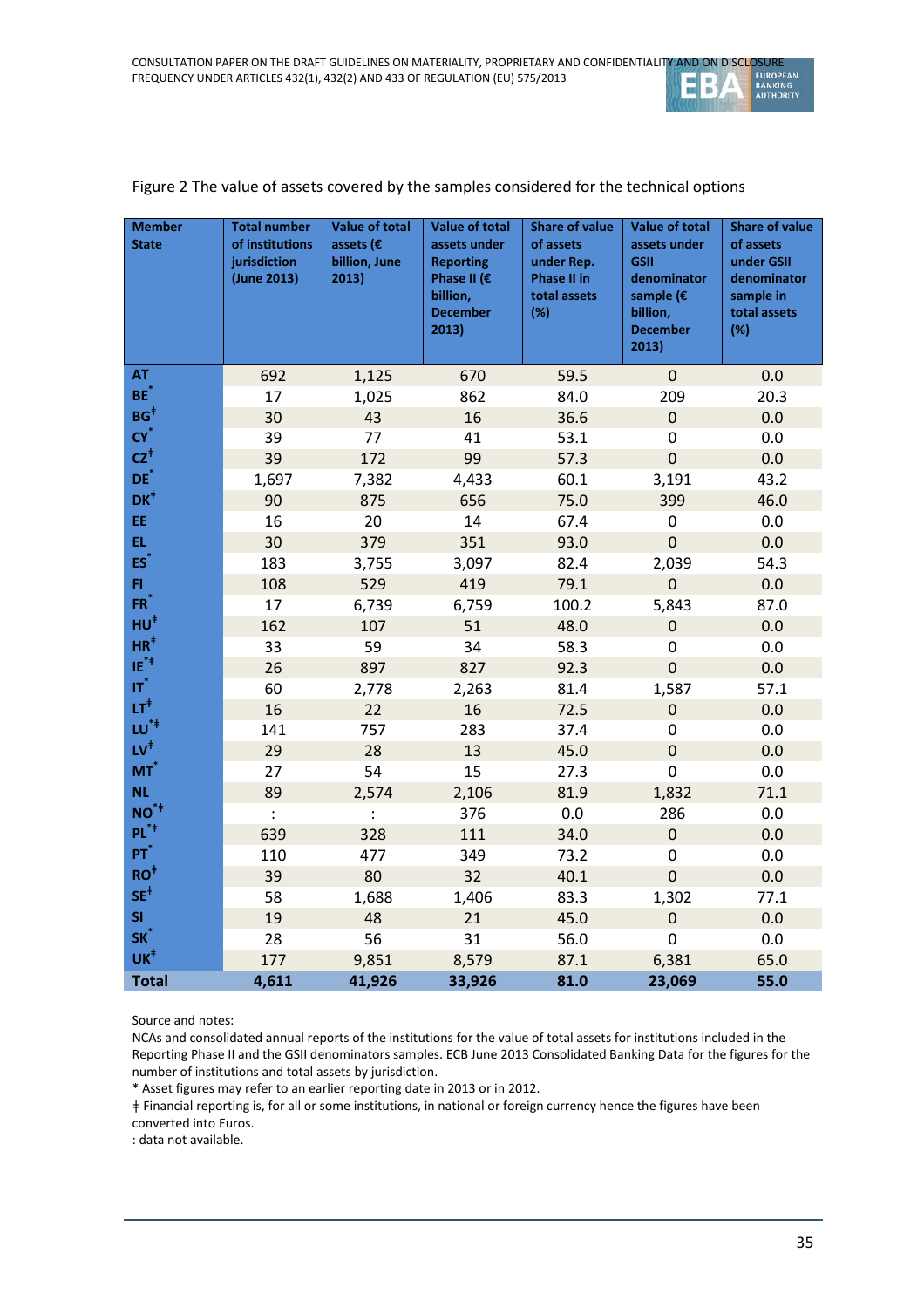

Under Option 3.2a, the number of institutions subject to the provision of quarterly disclosures is just over 4.2% of the total banks in the EEA<sup>14</sup>, while this number stands at 0.7% for Option 3.2b<sup>15</sup>.

Despite the low coverage of the EEA banking sector in terms of number of institutions, both options will allow for a significant coverage of this sector when considering banking assets. Option 3.2a would ensure that quarterly reporting covers approximately 81% of banking assets in the EU. With option 3.2b, the coverage ratio for more frequent disclosures (quarterly and semiannual) remains unchanged, but the coverage for quarterly disclosures falls to 55%.

These figures may be driven upward by the remaining inconsistencies between the different sources of data and the inclusion in the samples of institutions not subject to disclosure requirements. They nevertheless allow the general trends implied by the two Options to be identified.

It is reasonable to argue that from a system-wide perspective, the additional cost of quarterly reporting for the institutions under Option 3.2a is greater than that under Option 3.2b. This is simply due to the fact that the former covers a greater sample of institutions, and that institutions included in the GSII denominator sample may already be equipped to cope with the quarterly disclosure of information that some of them already disclose in their reports or communications. On the other hand, Option 3.2a provides for wider coverage and could represent a bigger improvement in terms of the dissemination of information compared to the current situation where some institutions within the Reporting Phase II sample may not provide quarterly disclosures (which are not mandatory in the EU).

Achieving a balance between meeting users' needs for more frequent information and costs for institutions that could be entailed by more frequent disclosures advocates the choice of Option 3.2b. Under this Option, all institutions meeting the criteria set in the Guidelines are advised to disclose more frequently, and a higher frequency of disclosure will be advised for the most significant institutions, better able to bear the associated costs. Nevertheless the dissemination of information by less significant institutions will also be improved but its costs will be kept at a reasonable level thanks to an alignment between the disclosure frequency and the mandatory frequency of financial reporting in the EU.

Q13) Do you agree with our analysis of the impact of the proposals in this Consultation Paper? If not, can you provide any evidence or data that would explain why you disagree or that might further inform our analysis of the likely impacts of the proposals?

<span id="page-35-0"></span> $\frac{14}{192}$  (sample covered by the option) / 4611 (total number of EEA institutions).

<span id="page-35-1"></span> $15$  33 (sample covered by the option) / 4611 (total number of EEA institutions); overall, the same number of institutions – 4,2% – will nevertheless be affected by regulatory intervention as in Option 3.2a, as institutions subject to disclosure requirements and meeting criteria consistent with those to be included in the Reporting Phase II sample will have to provide semi-annual disclosures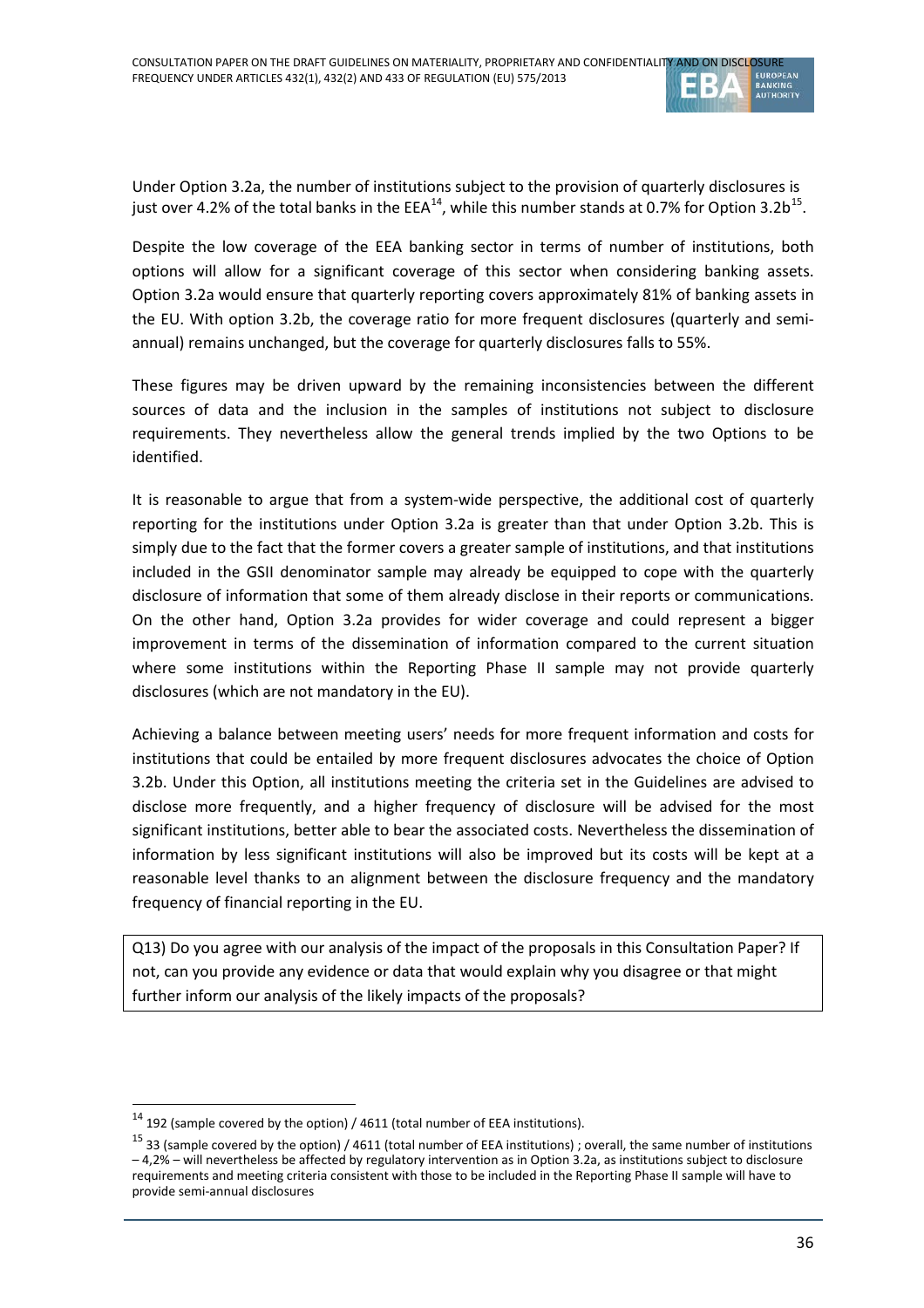

# 5.2 Overview of questions for Consultation

Q1) Do you agree that the use of the disclosure waivers and the assessment of the need for more frequent disclosures should be framed – for the purpose of Article 431 CRR - within a dedicated process? If not, please state why

Q2) Do you agree with the features of this process? If not, which ones would you exclude/include?

Q3) Should the guidelines be developed more on what is expected from institutions when an item of information is assessed as material?

Q4) Do you agree with the principles and indicators to be considered in the assessment of materiality? Which additional principles or indicators, if any, would you like to see considered?

Q5) Do you agree with the elements to be considered in the assessment of confidentiality or proprietary? Which additional element, if any, would you like to see considered?

Q6) Do you agree with the indicators in paragraphs 18 that should lead institutions to assess their need to disclose information more frequently? If not, which alternative indicators would you suggest?

Q7) Do you agree that transparency should be provided on the implementation of the process and on the use of the waivers when this use leads to the non-disclosure of information required by Regulation (EU) 575/2013? If not, why?

Q8) Do you agree that information listed in paragraph 19 should be provided in case disclosures are omitted due to immateriality reasons? If not, why? Do you agree that the provision of this information allows for an optimal degree of transparency regarding the use of the materiality waiver? If not, what additional information should be provided?

Q9) What other techniques, if any, would you use to allow for the disclosure of meaningful information despite concerns about confidentiality or proprietary?

Q10) Do you agree with the list of information that institutions should assess whether to disclose them more frequently than annually? If not, what information would you include in or exclude from this list?

Q11) Do you agree with the suggested frequency of disclosure for the different institutions meeting the different indicators specified in paragraph 18? If not, which alternative frequency would you suggest?

Q12) Do you agree with the proposed implementation date? If not, which alternative date would you suggest?